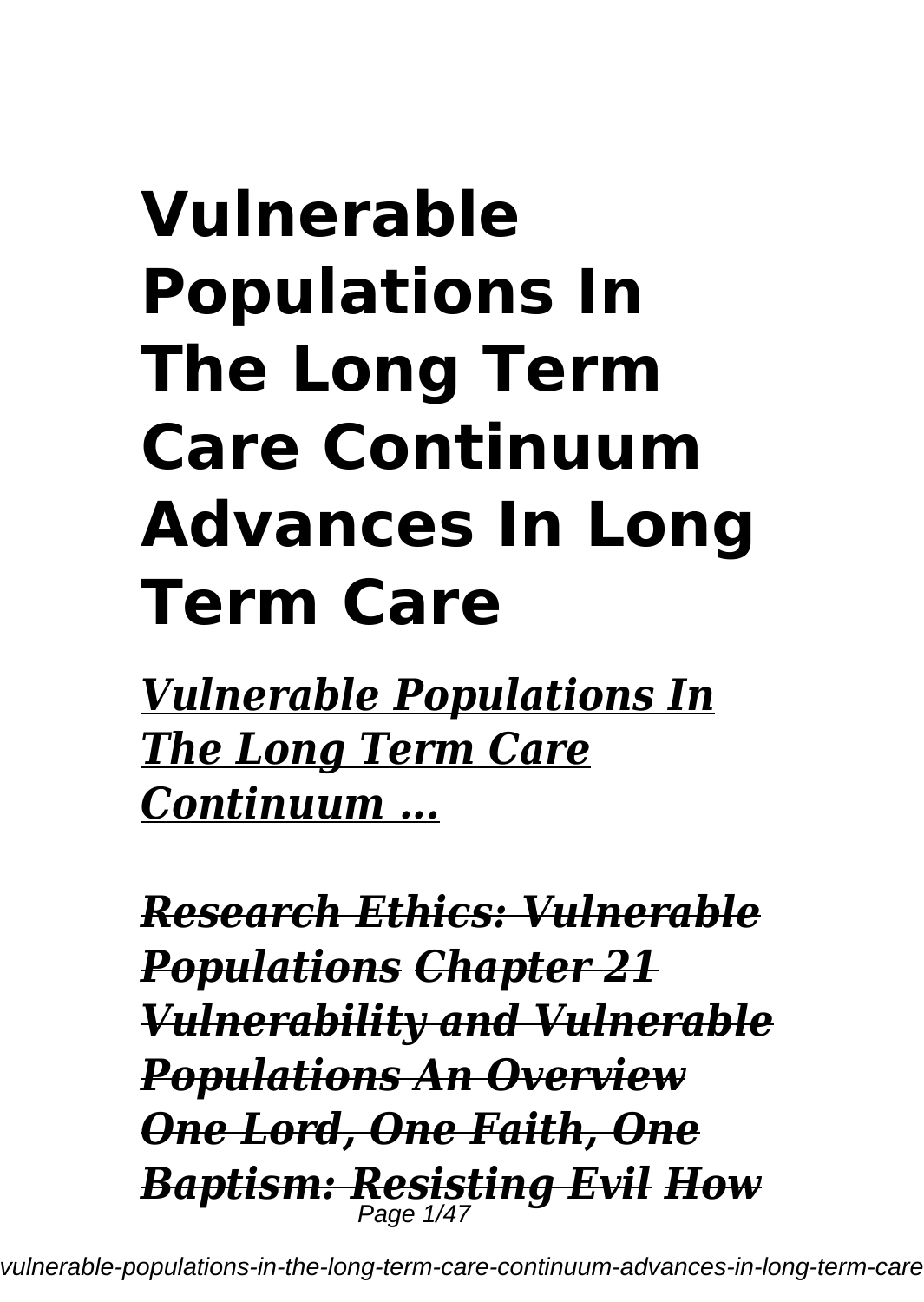*coronavirus is affecting one of the nation's most vulnerable populations Vulnerable Populations and Health Justice: The Role of the DNP Prepared Nurse Public Health – Health of Special Populations: By Sarah Gander M.D. Identifying vulnerable populations | Cronkite News Improving Care for Vulnerable Populations Health Promotion in Vulnerable Populations Social Workers Can Make Good Money and Pay, But... Worship At Home for Sunday 22 November Educating* Page 2/47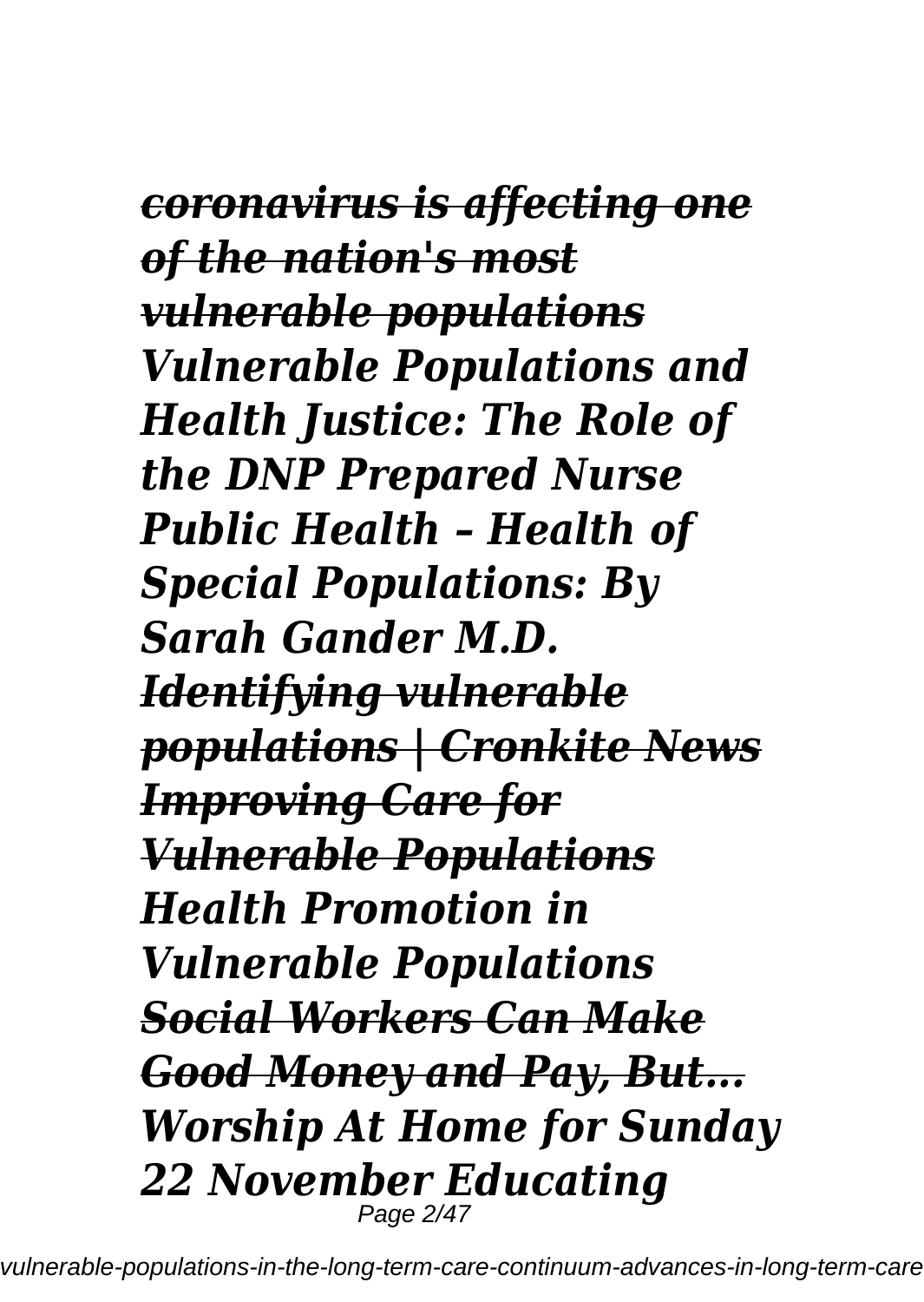*Vulnerable Populations COVID 19 - Informing the Most Vulnerable Populations About COVID-19 on Horseback Thanksgiving During Covid 19? Engaging Vulnerable Populations Bioethics on the Margins: Vulnerable Populations and Health Outcomes The Homeless as a Vulnerable Population COVID-19: Protecting vulnerable populations in your community Perspectives on Health for Vulnerable Populations Ethical considerations and research with vulnerable populations* Page 3/47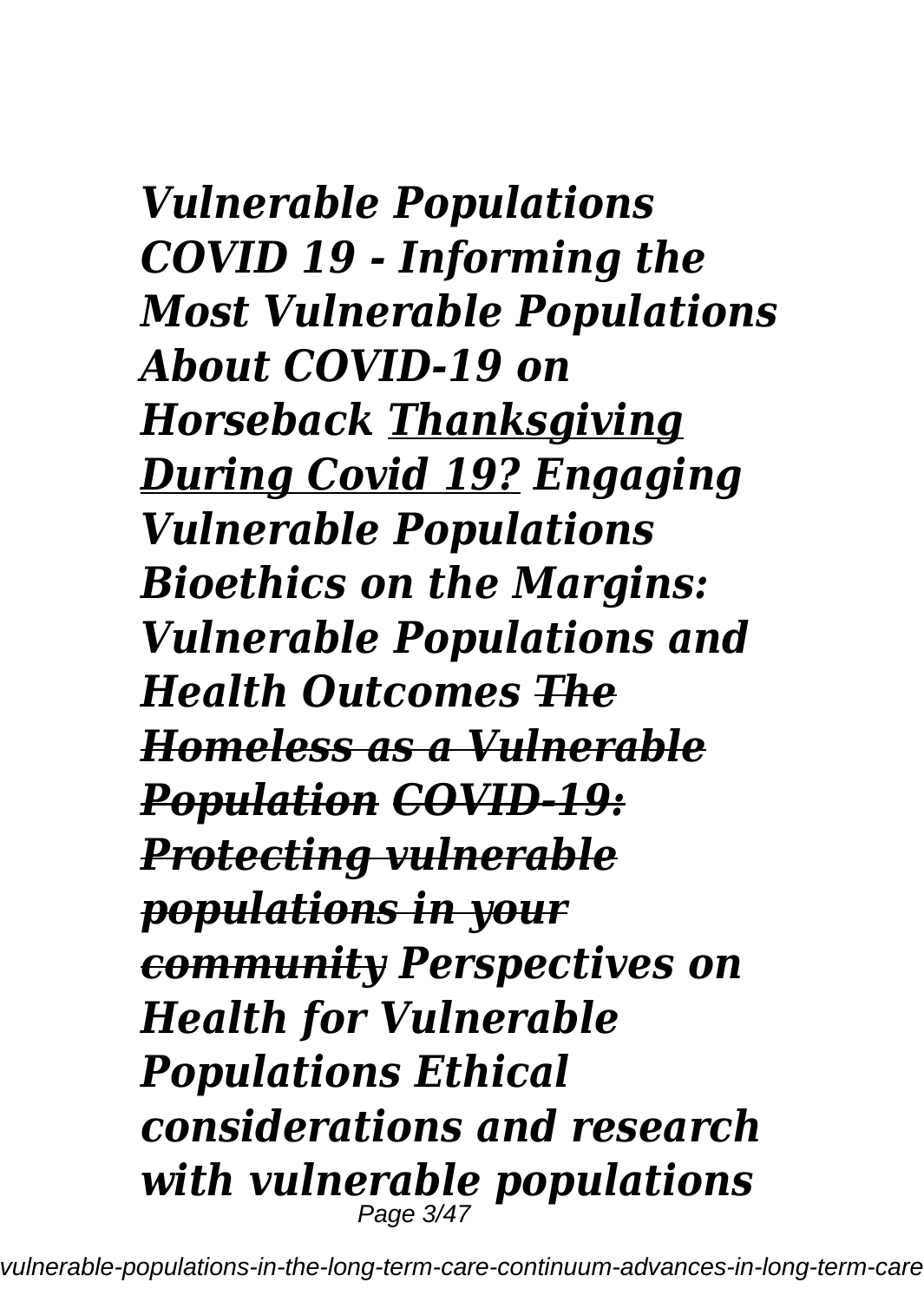# *Vulnerable Populations In The Long*

*In the psychological domain, vulnerable populations include those with chronic mental conditions, such as schizophrenia, bipolar disorder, major depression, and attentiondeficit/hyperactivity... vulnerable populations in the long term care continuum advances in long term care pdf Favorite eBook Reading acute medical conditions with expected recovery ten percent of the long term care population in this age* Page 4/47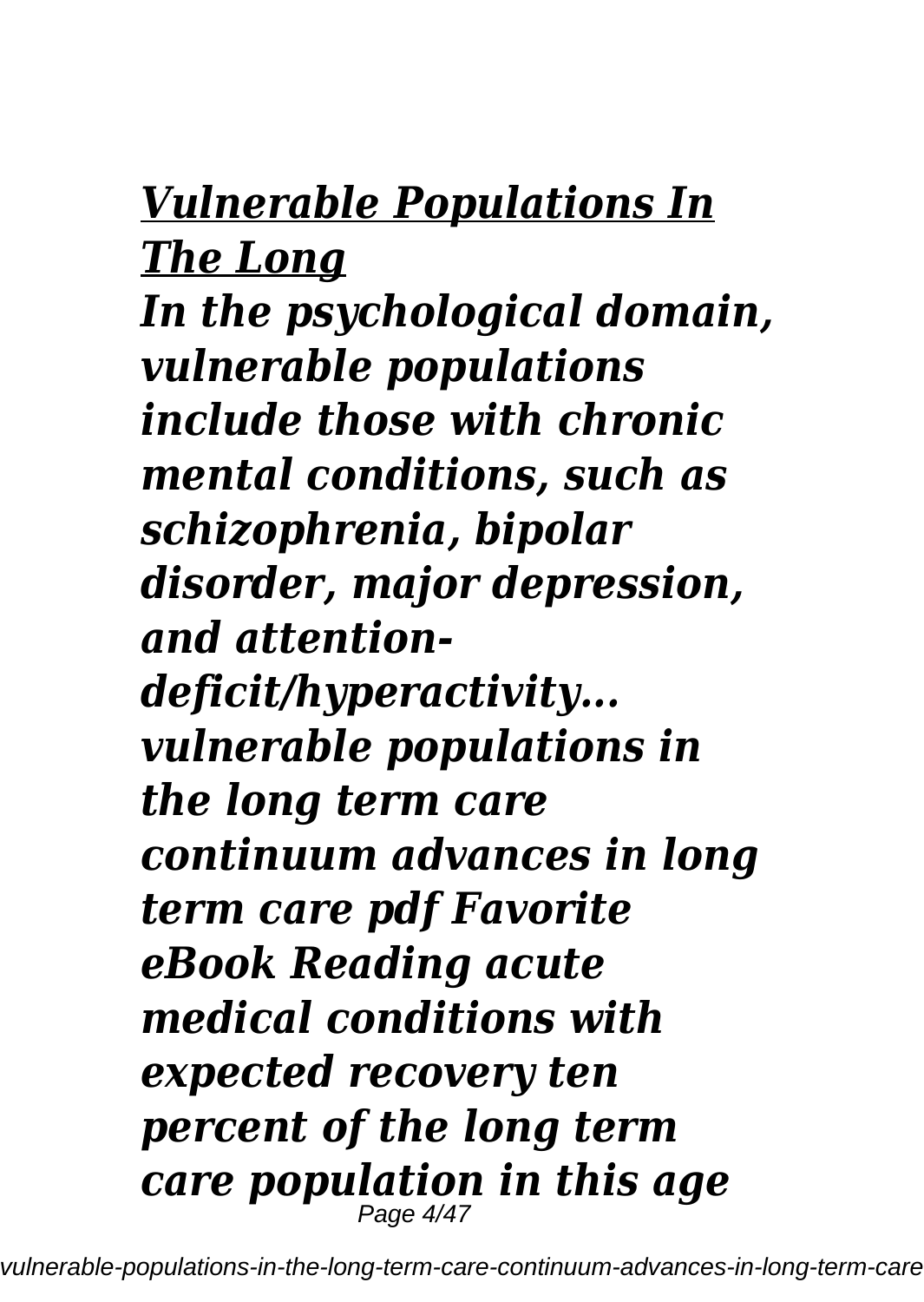# *group are uninsured shorter hospital stays and technological advances have led some hospital care Research Ethics: Vulnerable Populations Chapter 21 Vulnerability and Vulnerable Populations An Overview One Lord, One Faith, One Baptism: Resisting Evil How coronavirus is affecting one*

*of the nation's most vulnerable populations Vulnerable Populations and Health Justice: The Role of the DNP Prepared Nurse Public Health – Health of Special Populations: By Sarah Gander M.D.* Page 5/47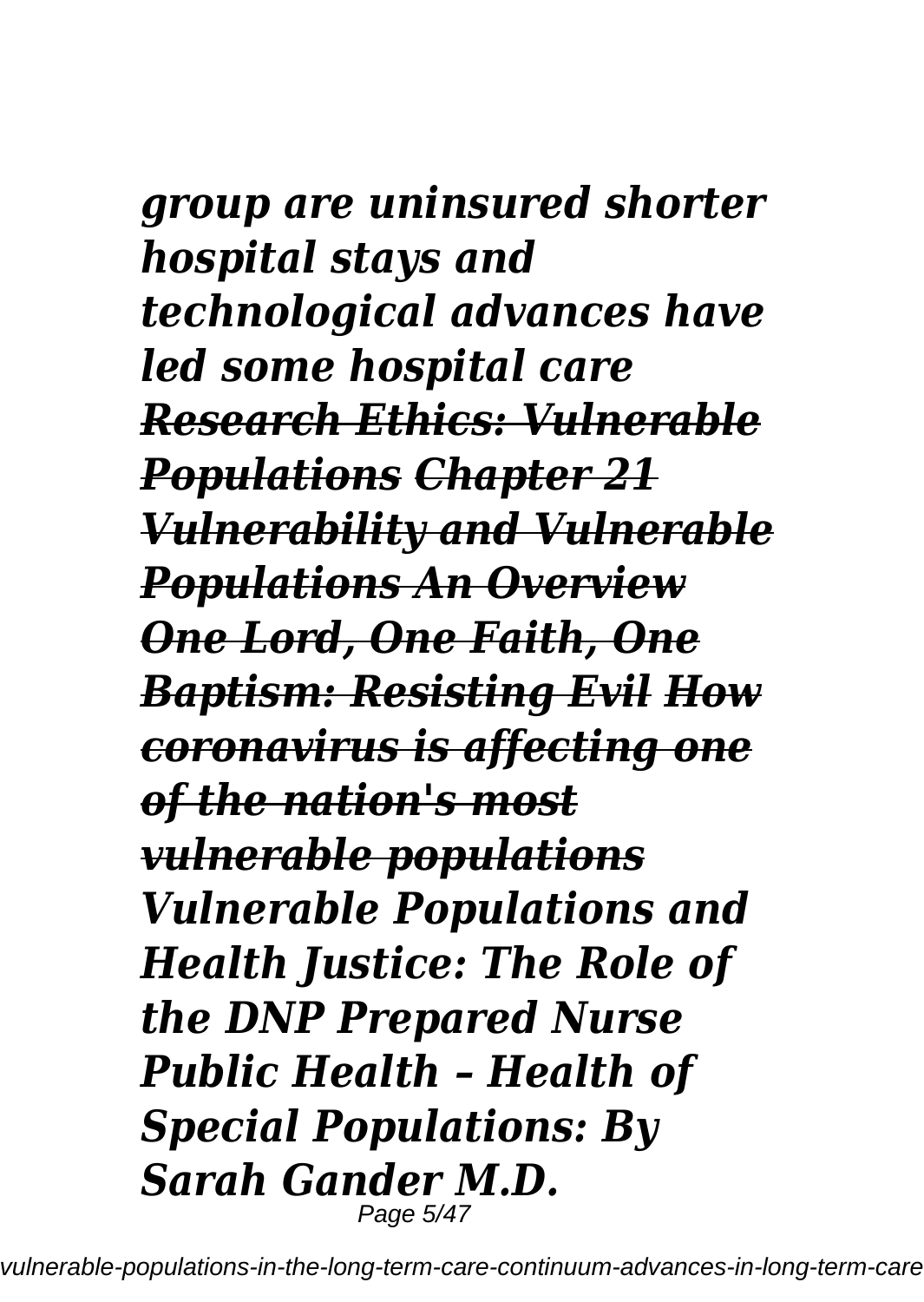*Identifying vulnerable populations | Cronkite News Improving Care for Vulnerable Populations Health Promotion in Vulnerable Populations Social Workers Can Make Good Money and Pay, But... Worship At Home for Sunday 22 November Educating Vulnerable Populations COVID 19 - Informing the Most Vulnerable Populations About COVID-19 on Horseback Thanksgiving During Covid 19? Engaging Vulnerable Populations Bioethics on the Margins: Vulnerable Populations and* Page 6/47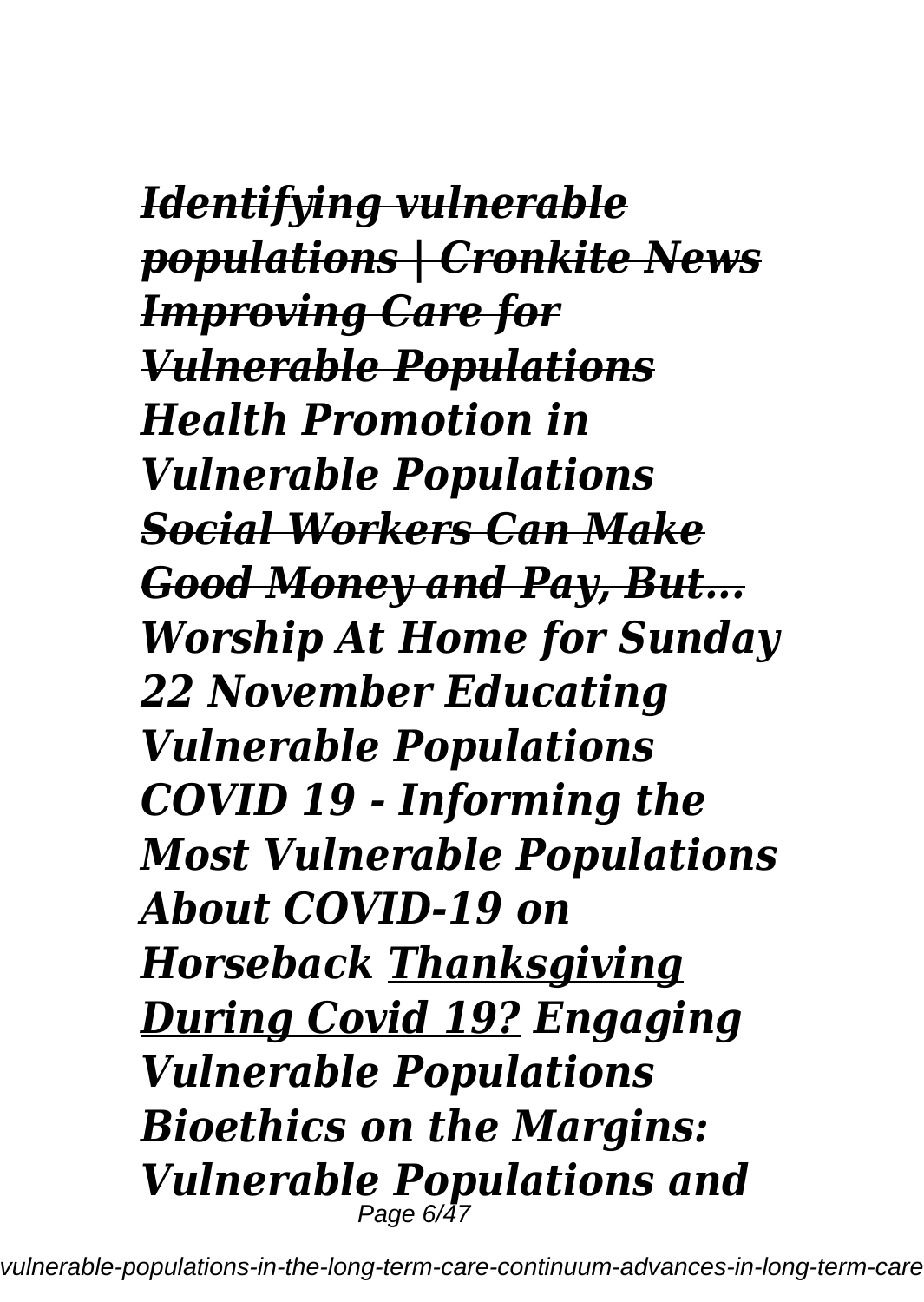*Health Outcomes The Homeless as a Vulnerable Population COVID-19: Protecting vulnerable populations in your community Perspectives on Health for Vulnerable Populations Ethical considerations and research with vulnerable populations Vulnerable Populations In The Long Since publication of the last series volume focusing on emerging systems, long term care has continued to evolve. This present volume brings to the forefront issues related to populations of* Page 7/47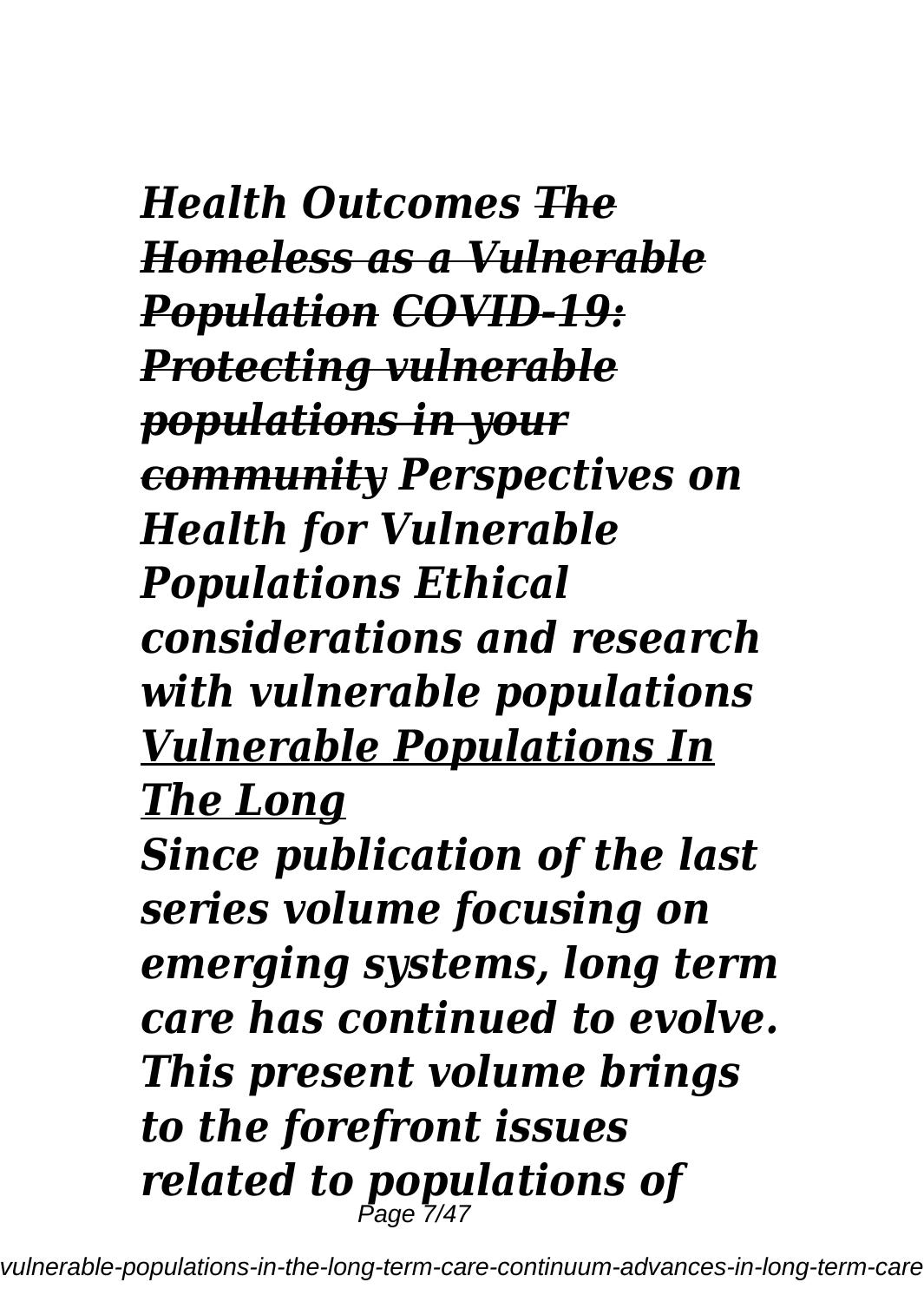*varying age groups that have been neglected or underreported. The chapters focus on populations or groups of professionals that are integral to long term care as recipients of services or as care providers.*

*Vulnerable Populations in the Long Term Care Continuum ... Buy Vulnerable Populations in the Longterm Care Continuum (ADVANCES IN LONG-TERM CARE) by Katz, Paul R., Mezey, Mathy Doval, Kapp, Marshall (ISBN: 9780826168344) from* Page 8/47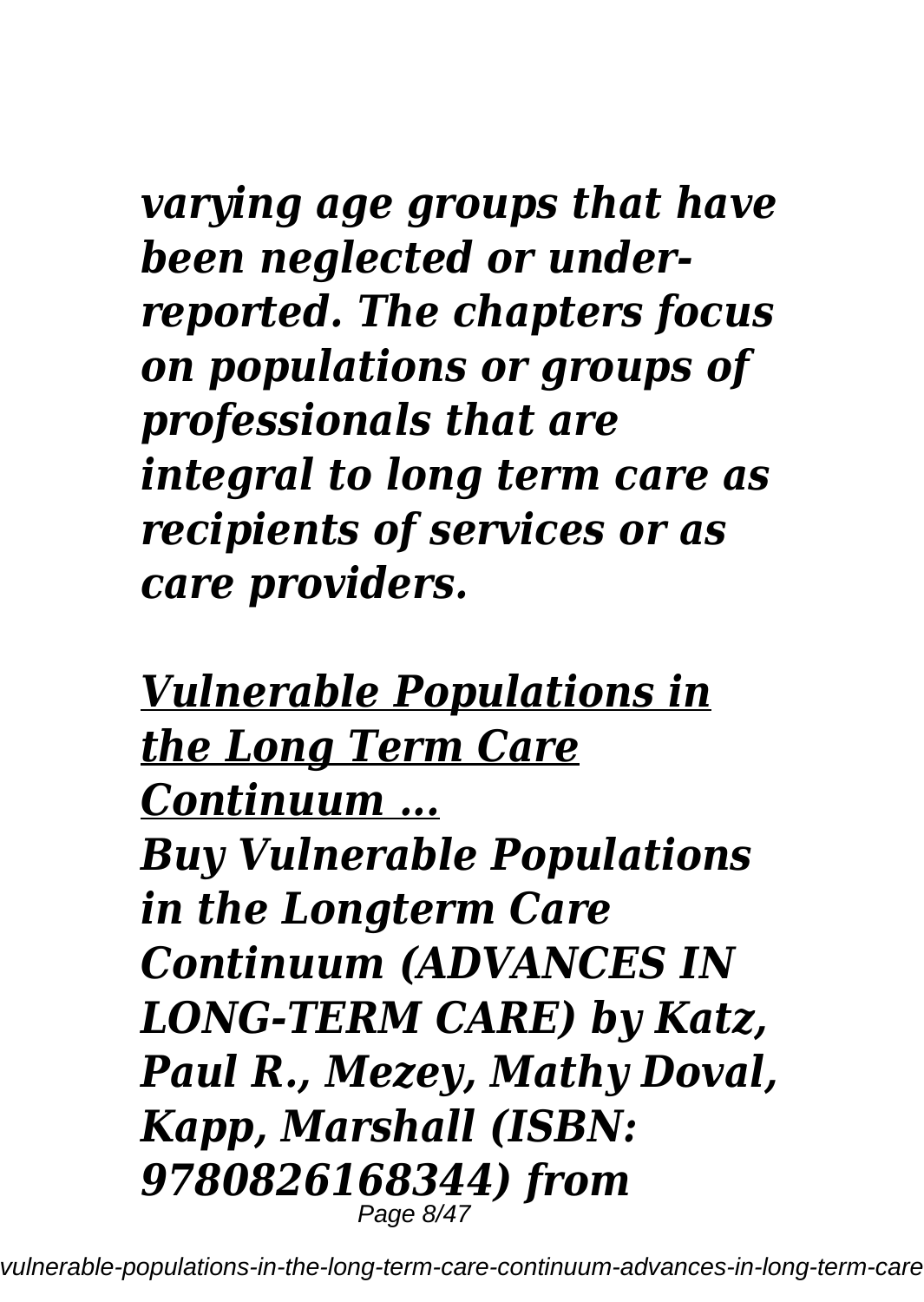*Amazon's Book Store. Everyday low prices and free delivery on eligible orders.*

*Vulnerable Populations in the Longterm Care Continuum ... vulnerable populations in the long term care continuum advances in long term care pdf Favorite eBook Reading acute medical conditions with expected recovery ten percent of the long term care population in this age group are uninsured shorter hospital stays and technological advances have* Page 9/47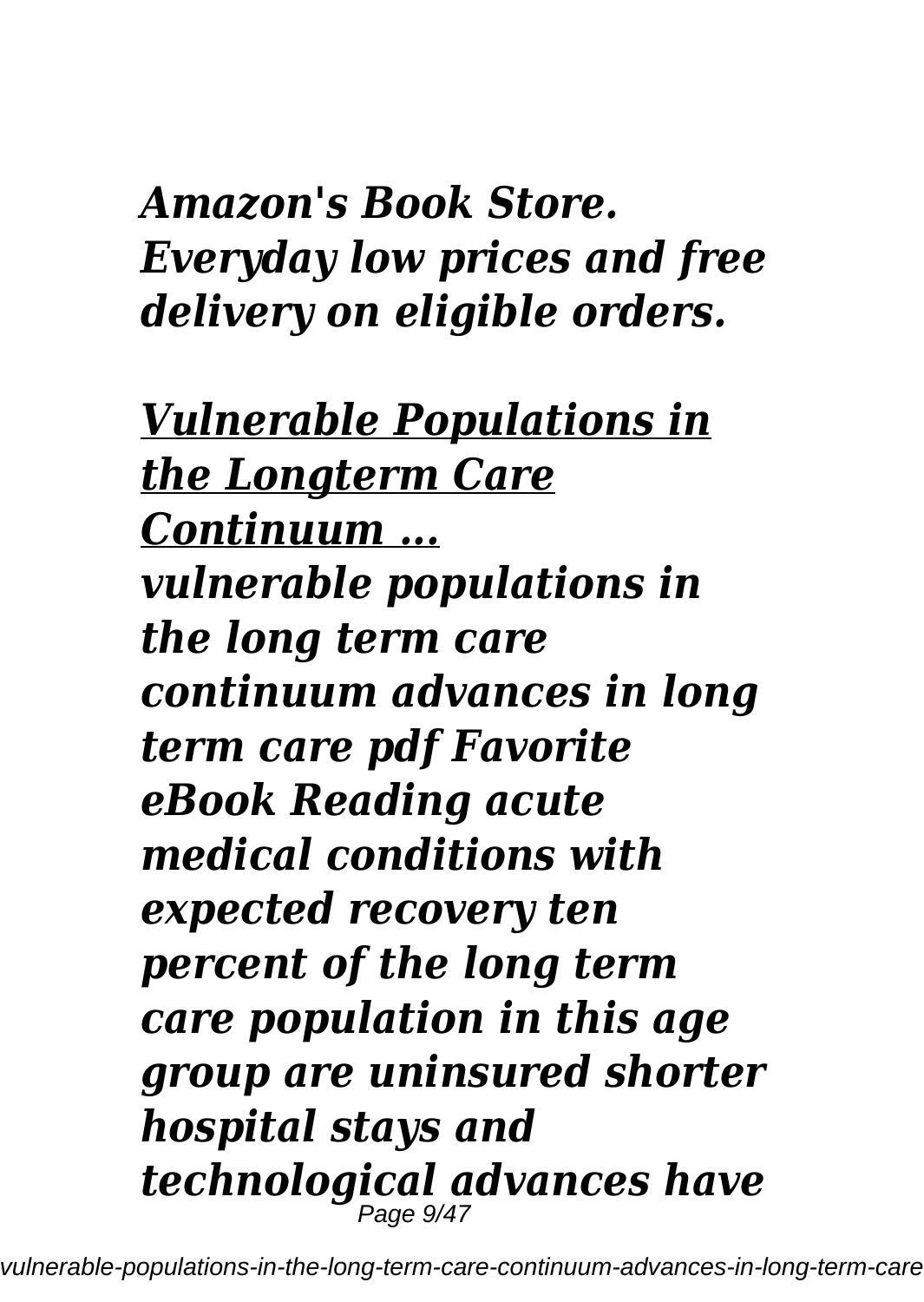### *led some hospital care*

### *Vulnerable Populations In The Long Term Care Continuum ... Vulnerable Populations in the Long Term Care Continuum (Vol. 5) edited by Paul R. Katz, MD, Mathy D. Mezey, EdD, RN, FAAN, and Marshall B. Kapp, JD, MPH, FCLM; New York: Springer Publishing, 2003; 158 pages, \$39.50. One of a series of books on advances in longterm care focused on ethical issues for specific populations, Vulnerable Populations in the Long* Page 10/47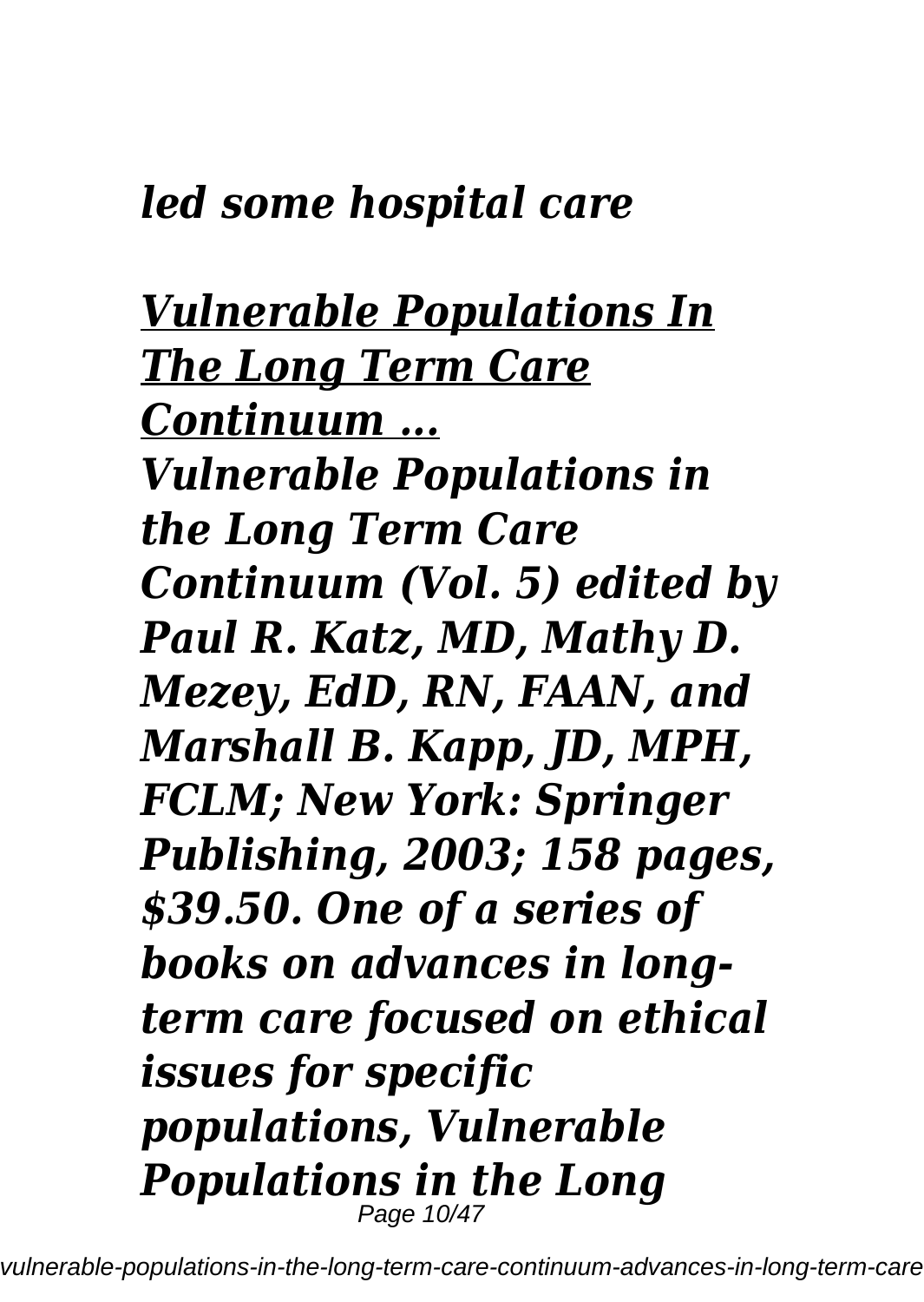*Term Care Continuum is a useful text for nursing students, educators, and researchers, as well as staff and administrators.*

*Vulnerable Populations in the Long Term Care Continuum ... The authors propose solutions to these problems aimed at populations that have been disproportionally affected by the crisis, including, but not limited to, indigenous people; individuals with substance use disorders; racial, ethnic, and gender minorities;* Page 11/47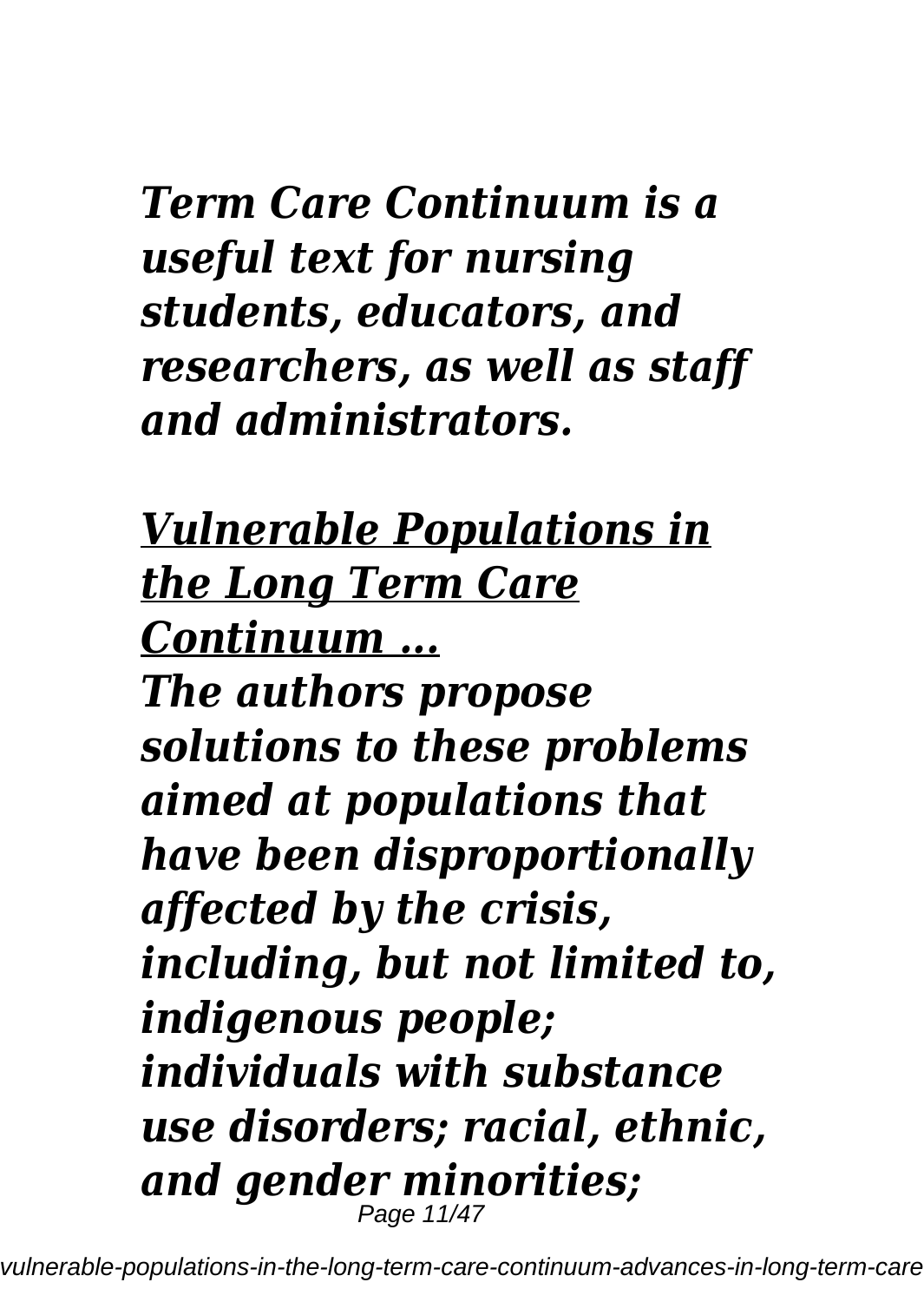*individuals with disabilities; individuals who are incarcerated or otherwise institutionalized; elderly individuals; pregnant women; and people who suffer other social and economic barriers, including co-morbid mental health conditions.*

*Vulnerable Populations in the Context of COVID-19 ... In the psychological domain, vulnerable populations include those with chronic mental conditions, such as schizophrenia, bipolar disorder, major depression,* Page 12/47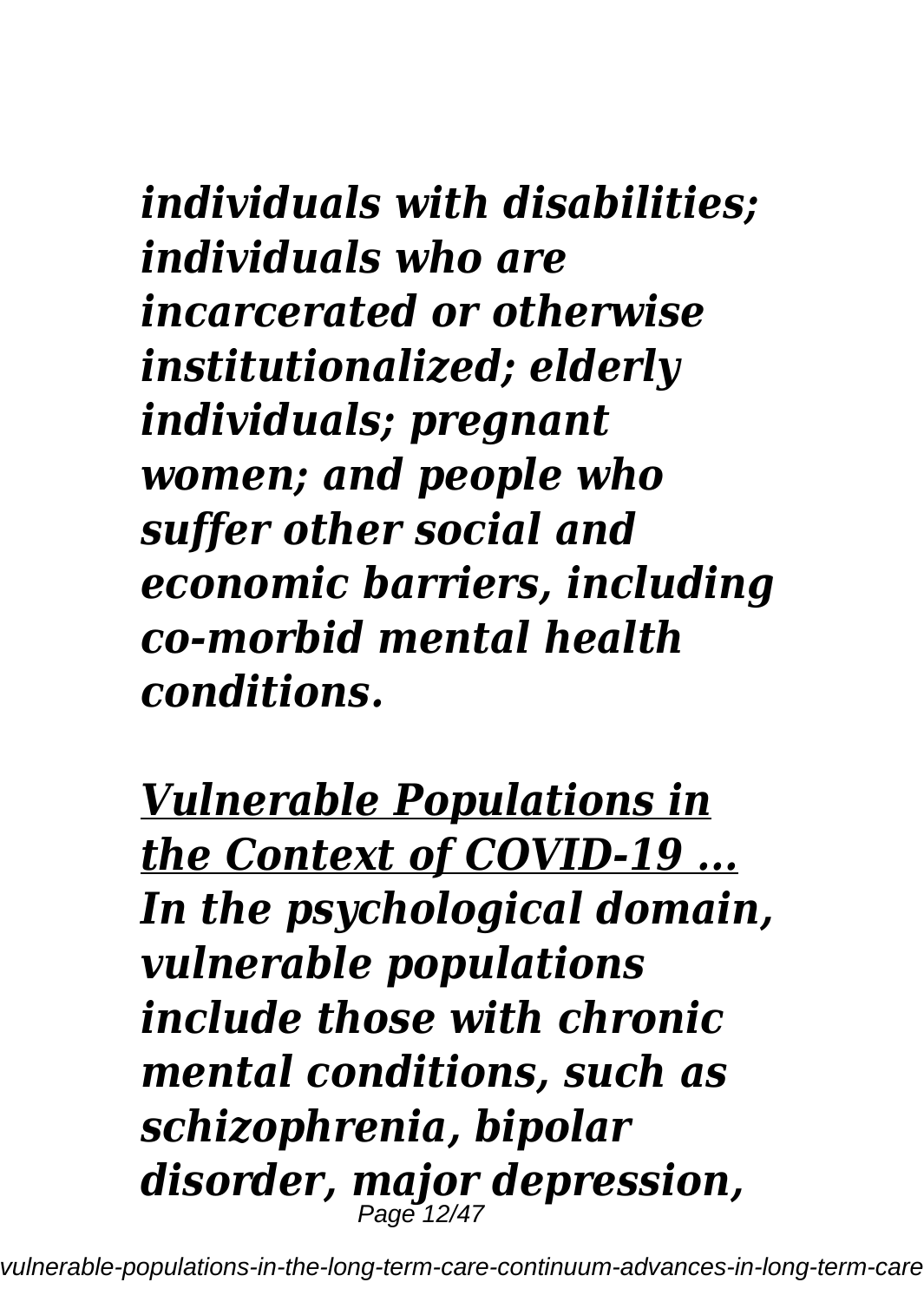*and attentiondeficit/hyperactivity...*

*Vulnerable Populations: Who Are They? | AJMC For vulnerable populations, such as children, low-income people, people with disabilities, pregnant people and minorities, the health effects of climate changerelated extreme weather events can be especially devastating.*

# *Vulnerable populations at risk from effects of climate*

*... Vulnerable populations* Page 13/47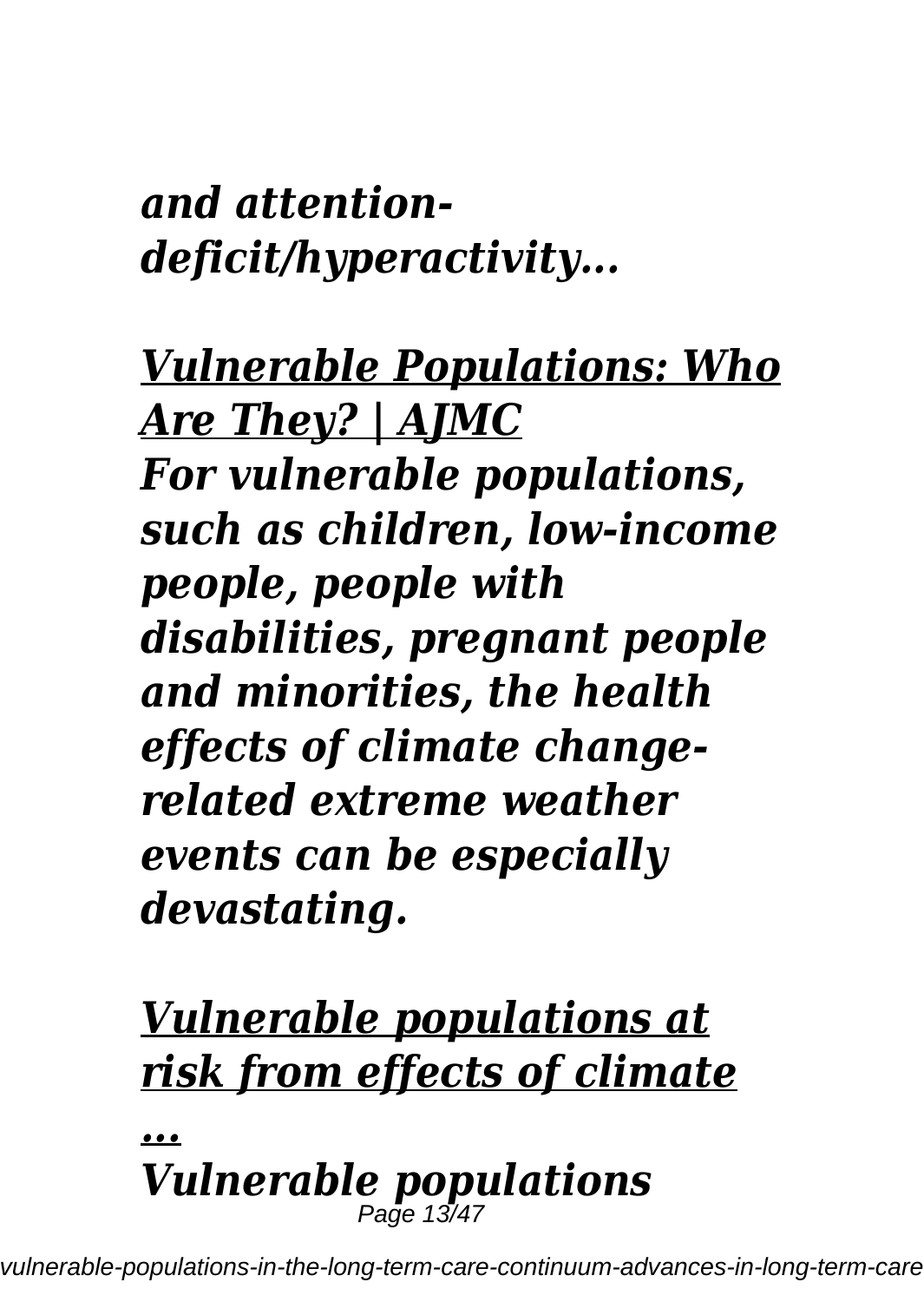*include patients who are racial or ethnic minorities, children, elderly, socioeconomically disadvantaged, underinsured or those with certain medical conditions. Members of vulnerable populations often have health conditions that are exacerbated by unnecessarily inadequate healthcare.*

### *Vulnerable populations in healthcare*

*There are a number of groups that are considered vulnerable populations,* Page 14/47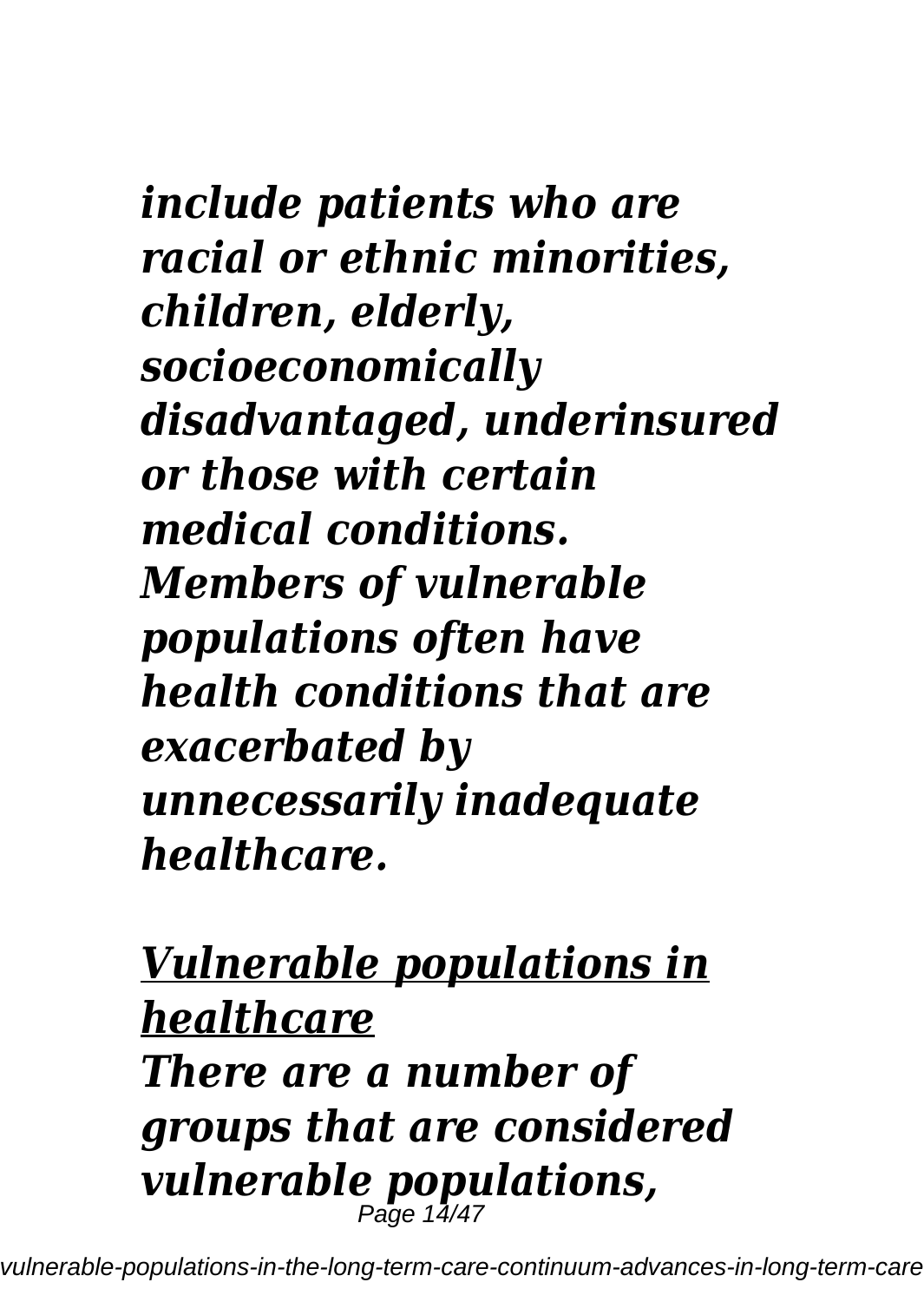*including racial and ethnic minorities, the economically disadvantaged, and those with chronic health conditions.*

*5 Vulnerable Populations in Healthcare | AJMC*

*Vulnerable populations are defined as groups who are at increased risk of receiving a disparity in medical care on the basis of financial circumstances or social characteristics such as age, race, gender, ethnicity, sexual orientation, spirituality, disability, or socioeconomic or insurance* Page 15/47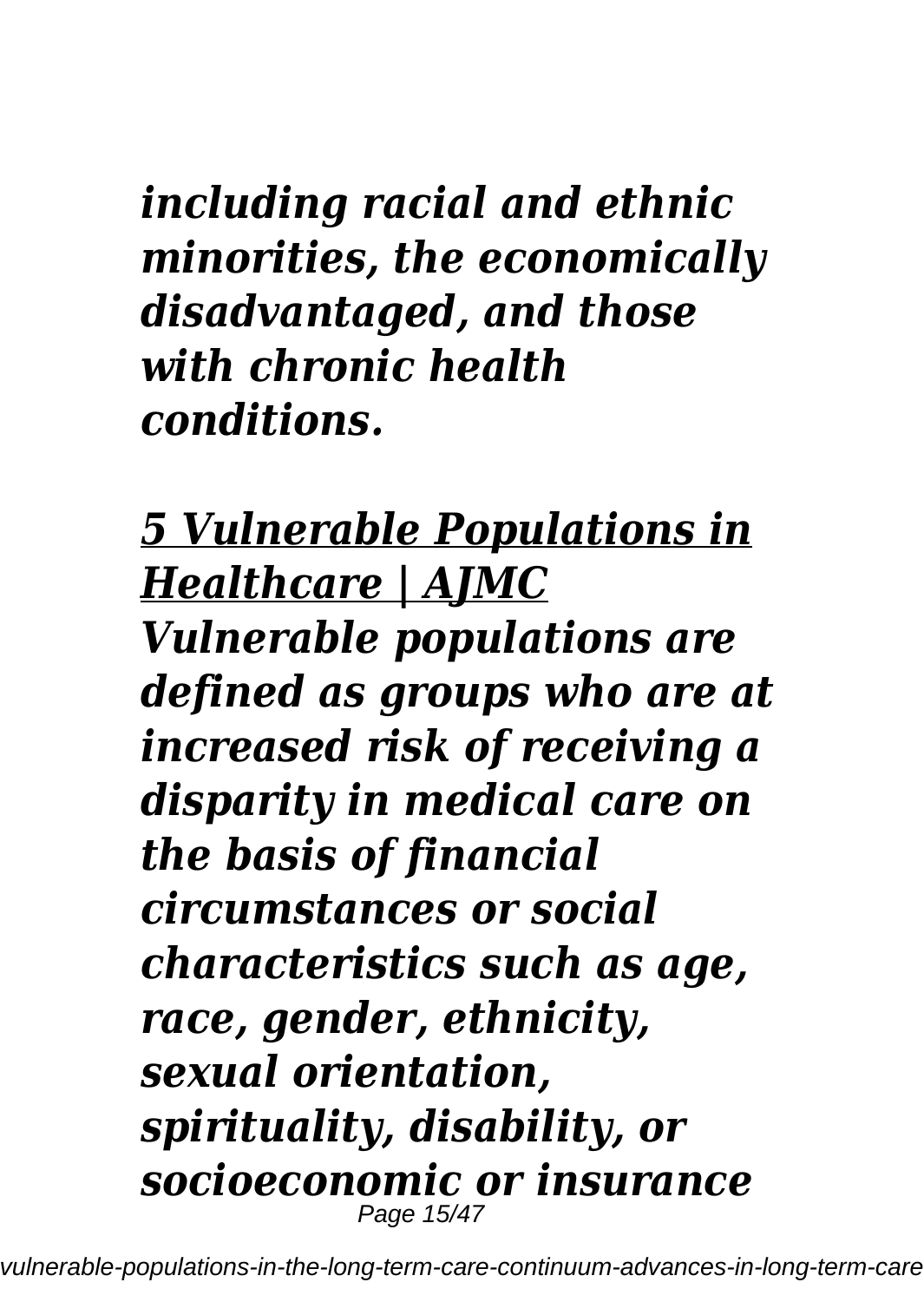*status. Hospitalists may play a significant role in influencing the health status, health care access, and health care delivery to vulnerable populations due to their higher rates of hospital utilization ...*

*Care of vulnerable populations | Journal of Hospital Medicine On March 11, 2020, the Executive Office of the Mayor of the District of Columbia declared a Public Health Emergency, the Coron19 Disease Pandemic. avirus COVID- The* Page 16/47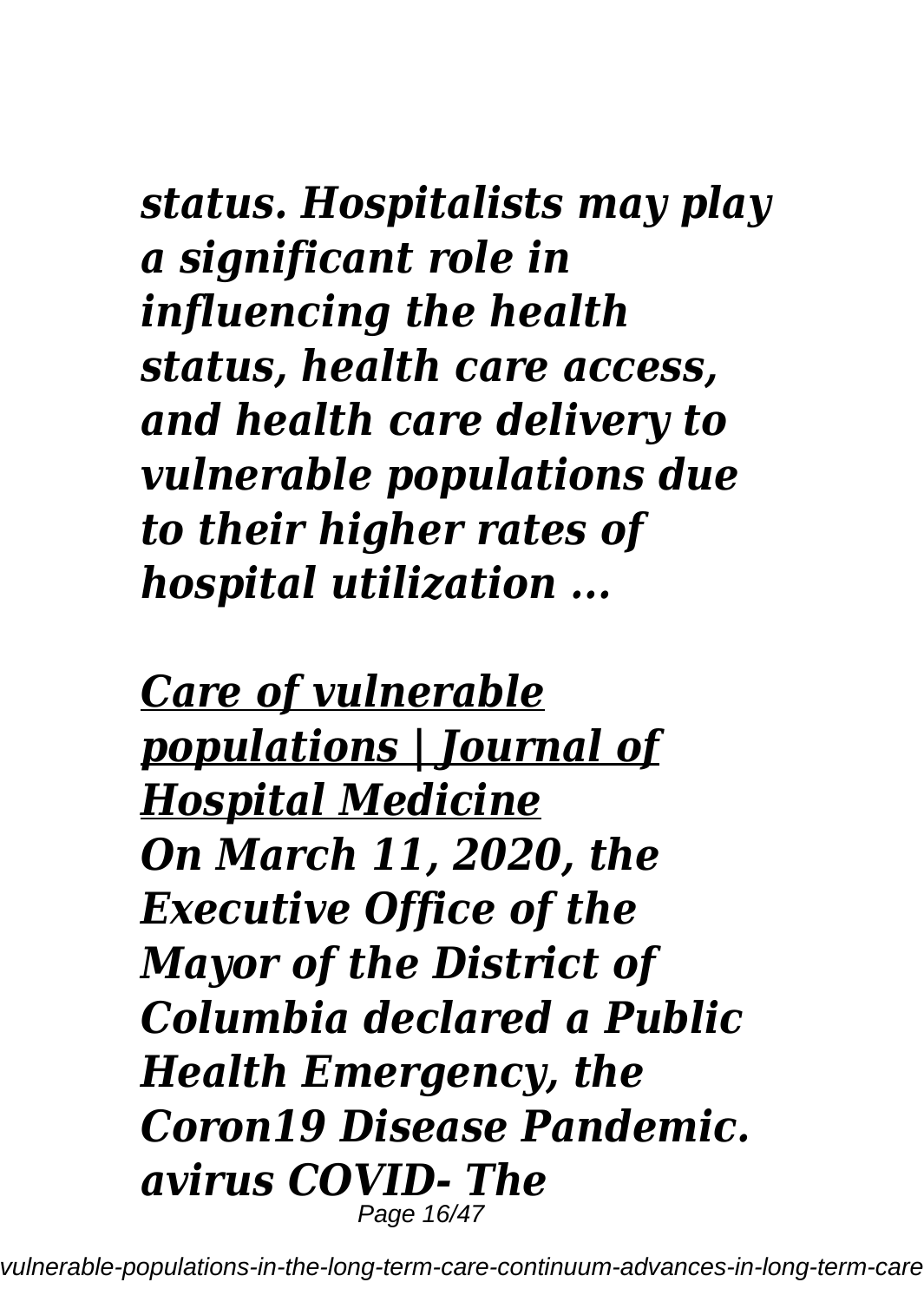*Committee on Equity and Vulnerable Populations ("this committee") was formed and first convened on April 28, 2020, to respond to further orders put in place by the Executive to protect District residents who are most vulnerable to experiencing inequities because of the disease.*

## *EQUITY AND VULNERABLE POPULATIONS - |*

*coronavirus The elderly are not the only people with special needs during a public health emergency. Additional* Page 17/47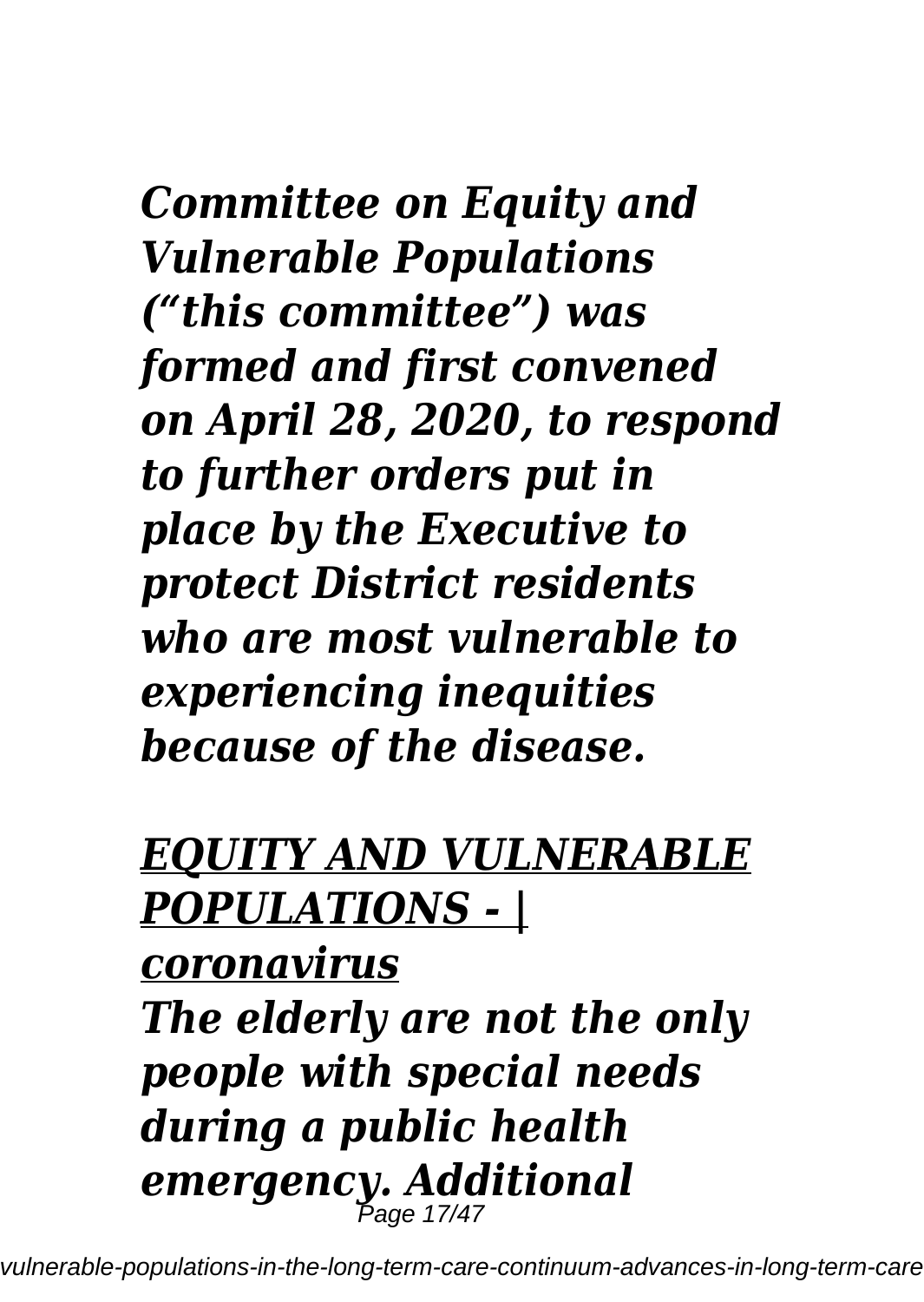## *vulnerable groups include individuals with disabilities, prisoners, people with language barriers, the impoverished, and others.*

*Protecting our Most Vulnerable Populations in the COVID-19 ... Vulnerable Populations in the Long Term Care Continuum [Katz, Paul, Mezey, Mathy, Kapp, Marshall] on Amazon.com.au. \*FREE\* shipping on eligible orders. Vulnerable Populations in the Long Term Care Continuum* Page 18/47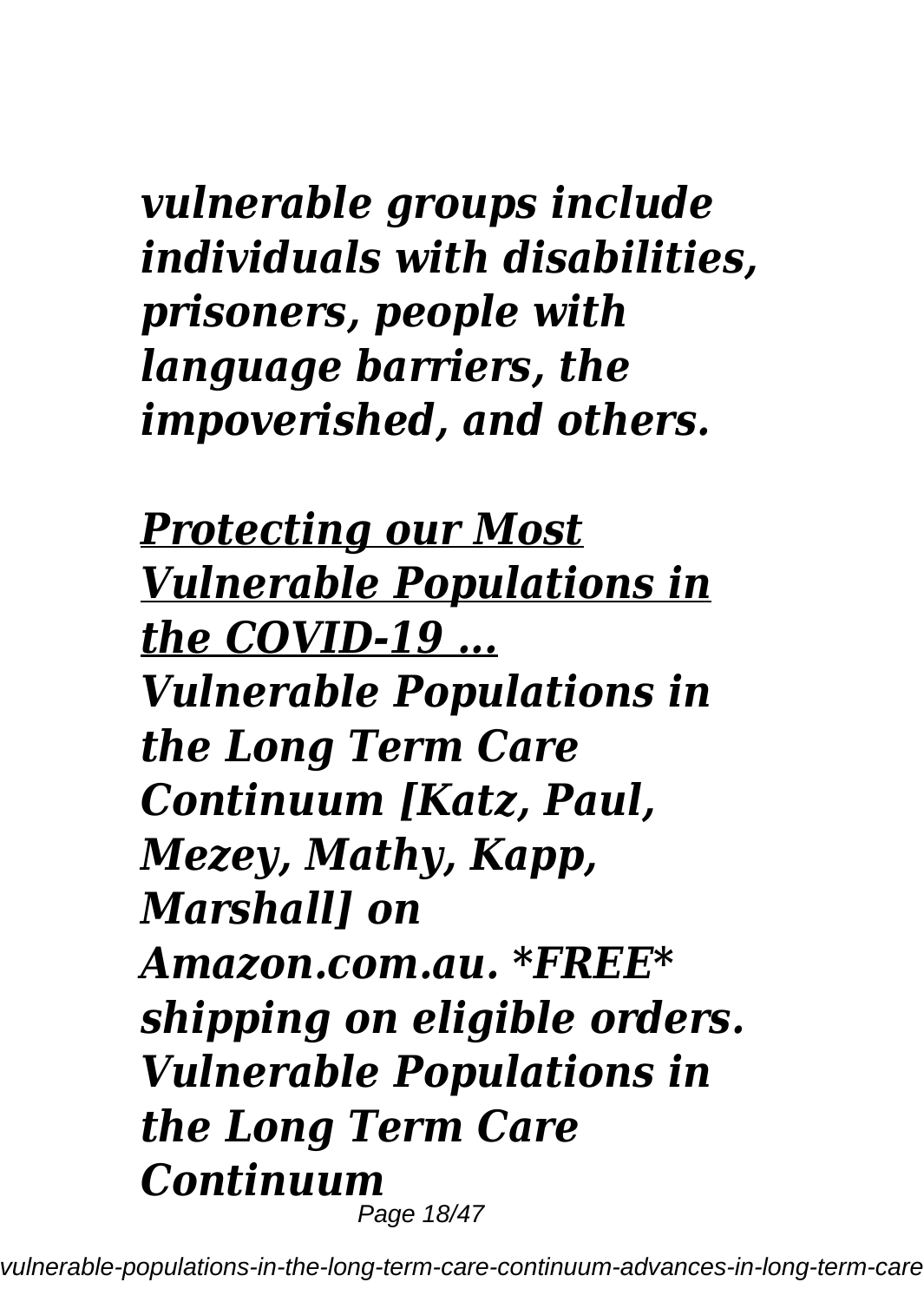*Vulnerable Populations in the Long Term Care Continuum ... For vulnerable people to be willing to shield, high-risk individuals and the communities they live in must trust in the public health response and the measures that are expected of them. Trust in the health system and relevant authorities drives uptake of public health measures , which underscores the need to better understand the wider political and economic context of trust.* Page 19/47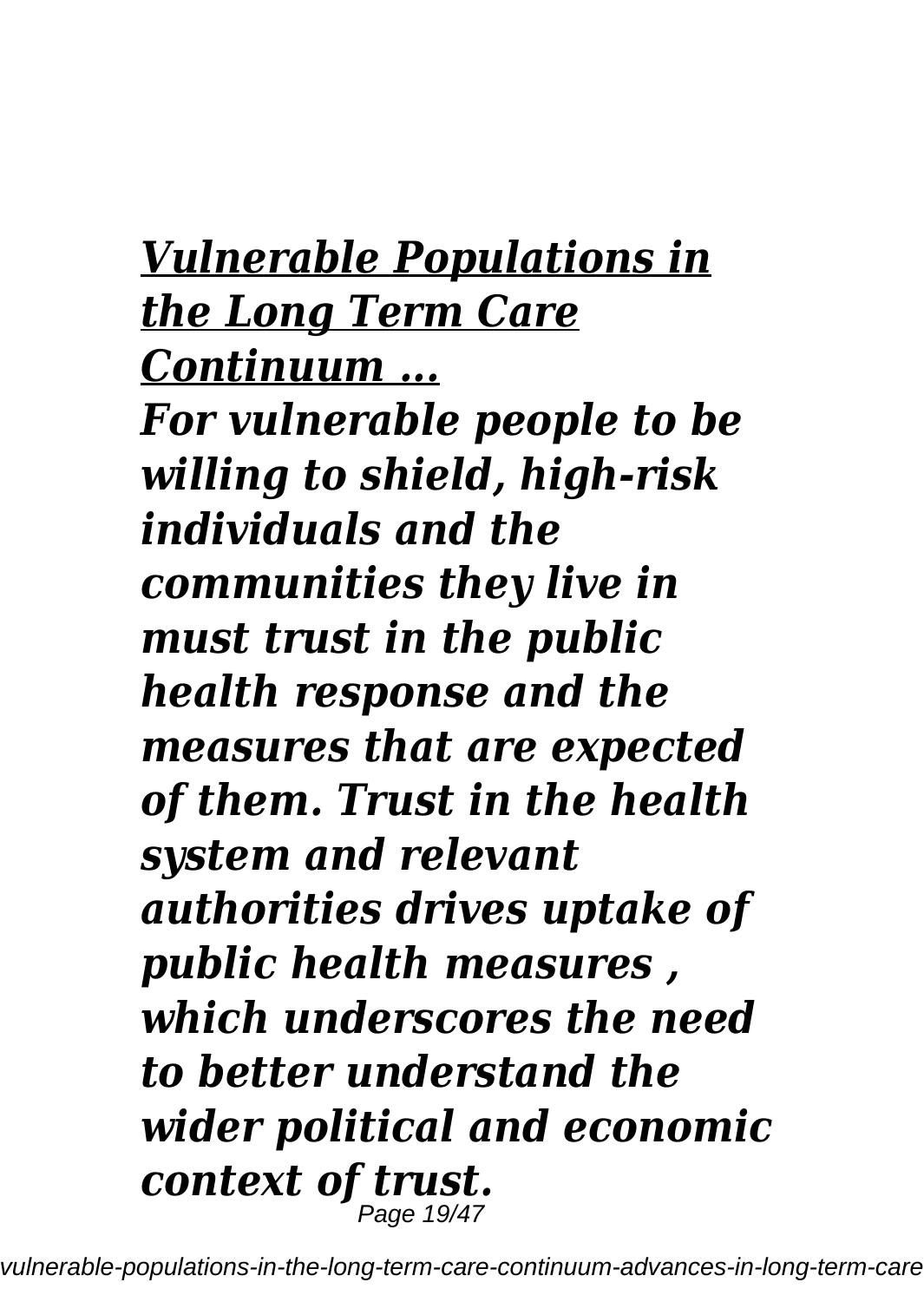*Shielding the vulnerable – a strategy for long-term ... populations vulnerable populations in the long term care continuum is a useful text for nursing students educators and researchers as well as staff and administrators ten percent of the long term care population in this age group are uninsured shorter hospital stays and technological advances have led*

# *Vulnerable Populations In The Long Term Care* Page 20/47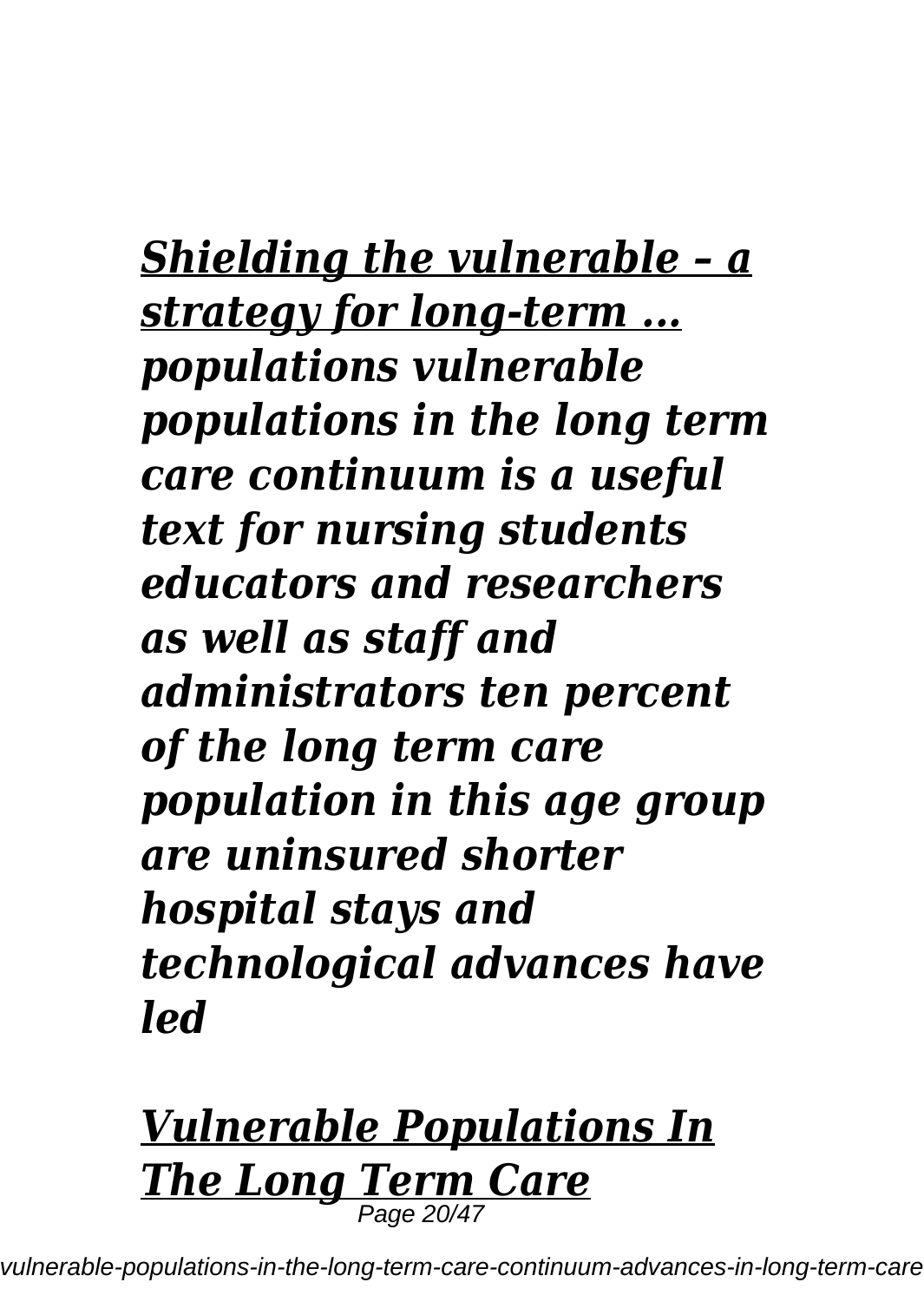*Continuum ...*

*vulnerable populations there are a number of groups that are considered vulnerable populations ... long entrenched links with inequality to better understand the interplay between covid 19 and various. Jul 25, 2020 Contributor By : Alistair MacLean Media Publishing PDF ID a80af89c*

### *Vulnerable Populations In The United States Public Health ... By Hermann Hesse - Jul 25, 2020 ^ Best Book* Page 21/47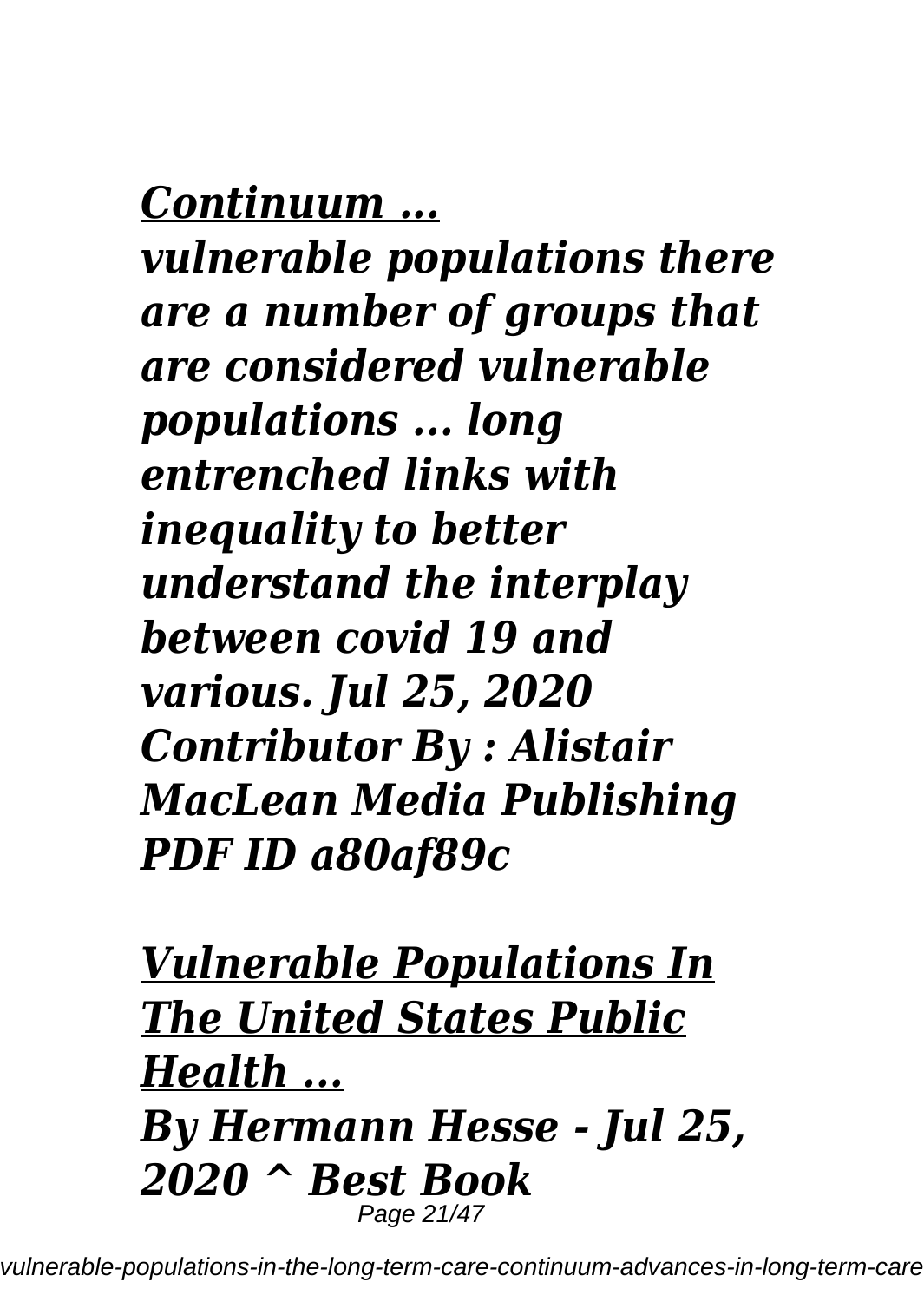## *Vulnerable Populations In The United States Public Health Vulnerable Populations ^, in the united states significant disparities exist in healthcare for vulnerable populations there are a number of groups that are considered vulnerable populations*

*Vulnerable Populations In The United States Public Health ... Box 1 Covid-19 in humanitarian settings. Conflict affected populations are particularly vulnerable to covid-19. Overcrowding* Page 22/47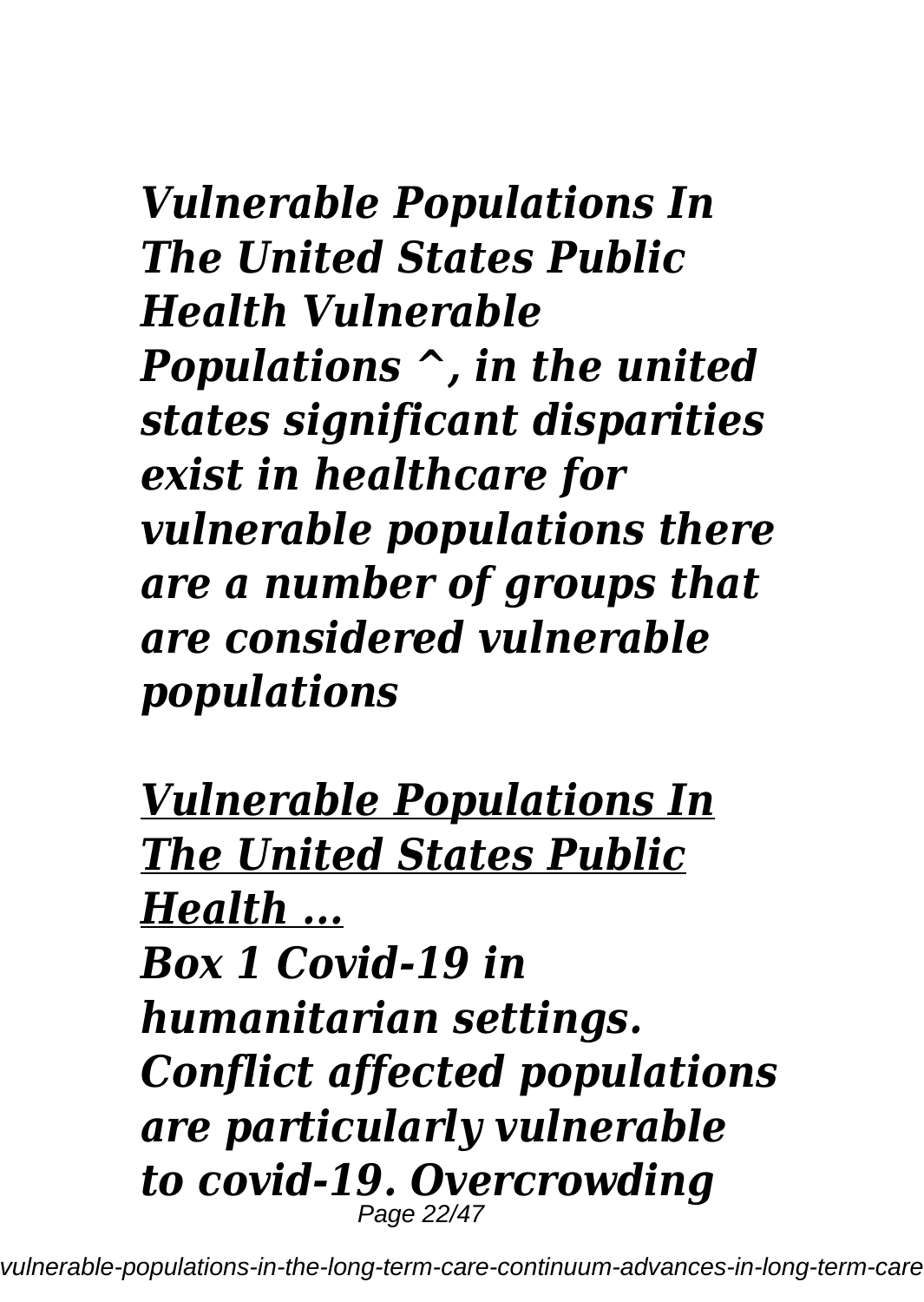## *and inadequate water and sanitation systems in refugee camps and informal settlements, coupled with previously existing illnesses, may increase the spread and severity of covid-19.6 7 Moreover, resource and health system constraints may restrict access to adequate and ...*

*There are a number of groups that are considered vulnerable populations, including racial and ethnic minorities, the economically disadvantaged, and those with chronic health*

Page 23/47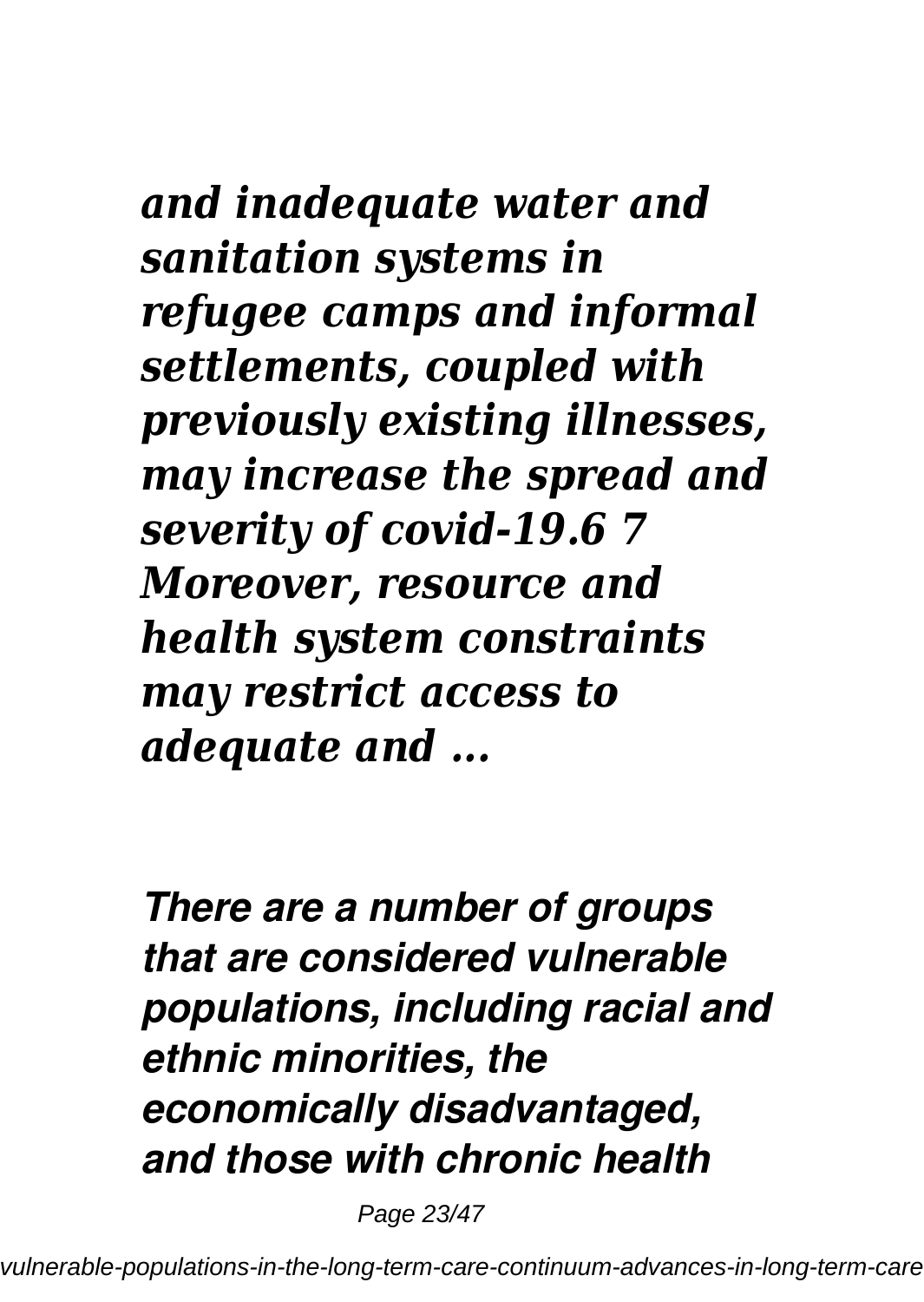#### *conditions.*

*Vulnerable Populations in the Long Term Care Continuum (Vol. 5) edited by Paul R. Katz, MD, Mathy D. Mezey, EdD, RN, FAAN, and Marshall B. Kapp, JD, MPH, FCLM; New York: Springer Publishing, 2003; 158 pages, \$39.50. One of a series of books on advances in long-term care focused on ethical issues for specific populations, Vulnerable Populations in the Long Term Care Continuum is a useful text for nursing students, educators, and researchers, as well as staff and administrators.*

*Vulnerable Populations: Who Are They? | AJMC By Hermann Hesse - Jul 25, 2020*

Page 24/47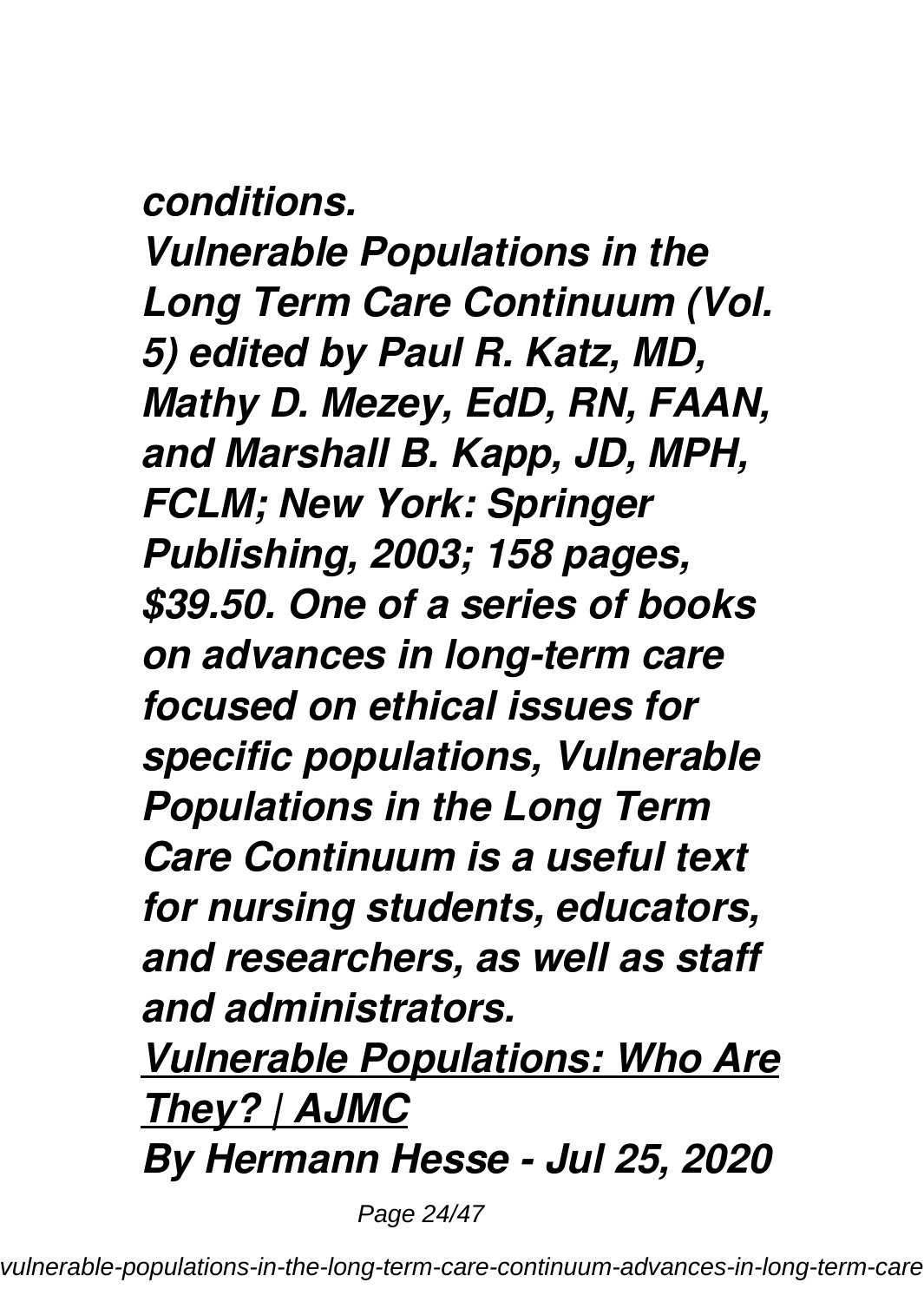*^ Best Book Vulnerable Populations In The United States Public Health Vulnerable Populations ^, in the united states significant disparities exist in healthcare for vulnerable populations there are a number of groups that are considered vulnerable populations*

vulnerable populations there are a number of groups that are considered vulnerable populations ... long entrenched links with inequality to better understand the interplay between covid 19 and various. Jul 25, 2020 Contributor By : Alistair MacLean Media Publishing PDF ID a80af89c

Vulnerable Populations in the Context of COVID-19 ...

Box 1 Covid-19 in humanitarian settings.

Page 25/47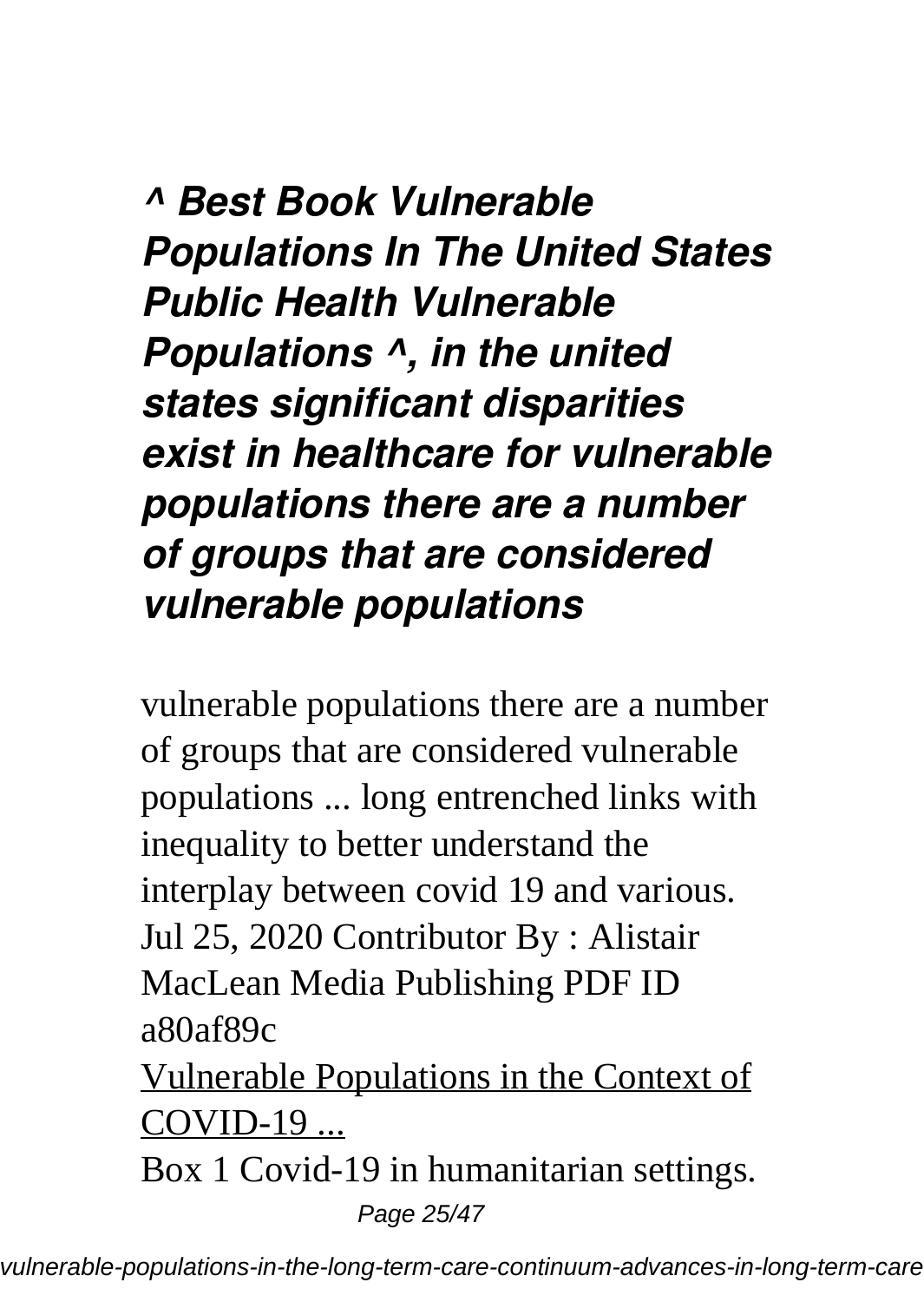Conflict affected populations are particularly vulnerable to covid-19. Overcrowding and inadequate water and sanitation systems in refugee camps and informal settlements, coupled with previously existing illnesses, may increase the spread and severity of covid-19.6 7 Moreover, resource and health system constraints may restrict access to adequate and ...

Vulnerable Populations in the Longterm Care Continuum ...

Care of vulnerable populations | Journal of Hospital Medicine Vulnerable populations include patients who are racial or ethnic minorities, children, elderly, socioeconomically disadvantaged, underinsured or those with certain medical conditions. Members of vulnerable populations often have Page 26/47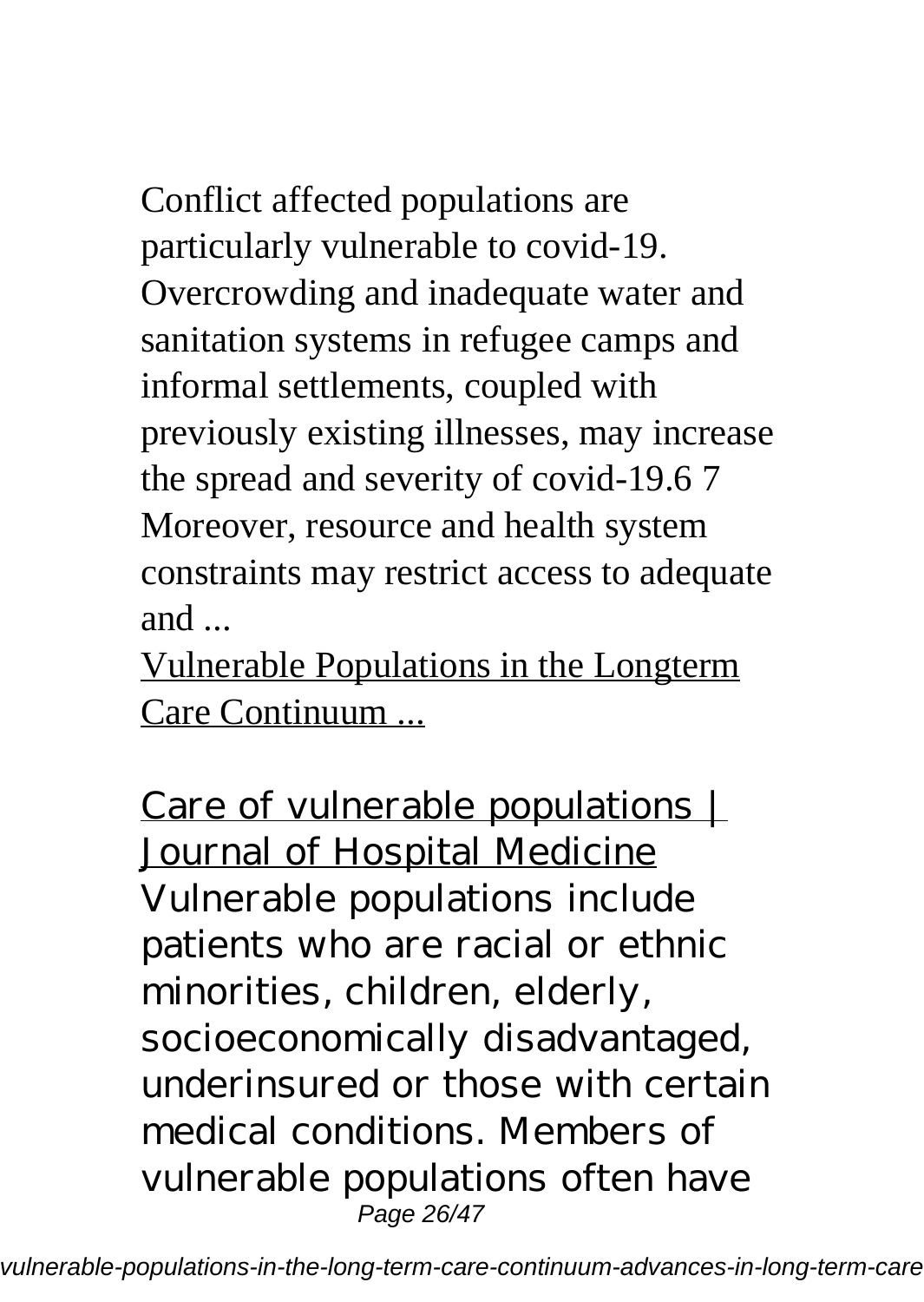health conditions that are exacerbated by unnecessarily inadequate healthcare.

Protecting our Most Vulnerable Populations in the COVID-19 ...

### **Vulnerable populations at risk from effects of climate**

**...**

**Vulnerable Populations In The United States Public Health ... populations vulnerable populations in the long term care continuum is a useful text for nursing students educators and researchers as well as staff and administrators ten percent of the long term care population in this age group** Page 27/47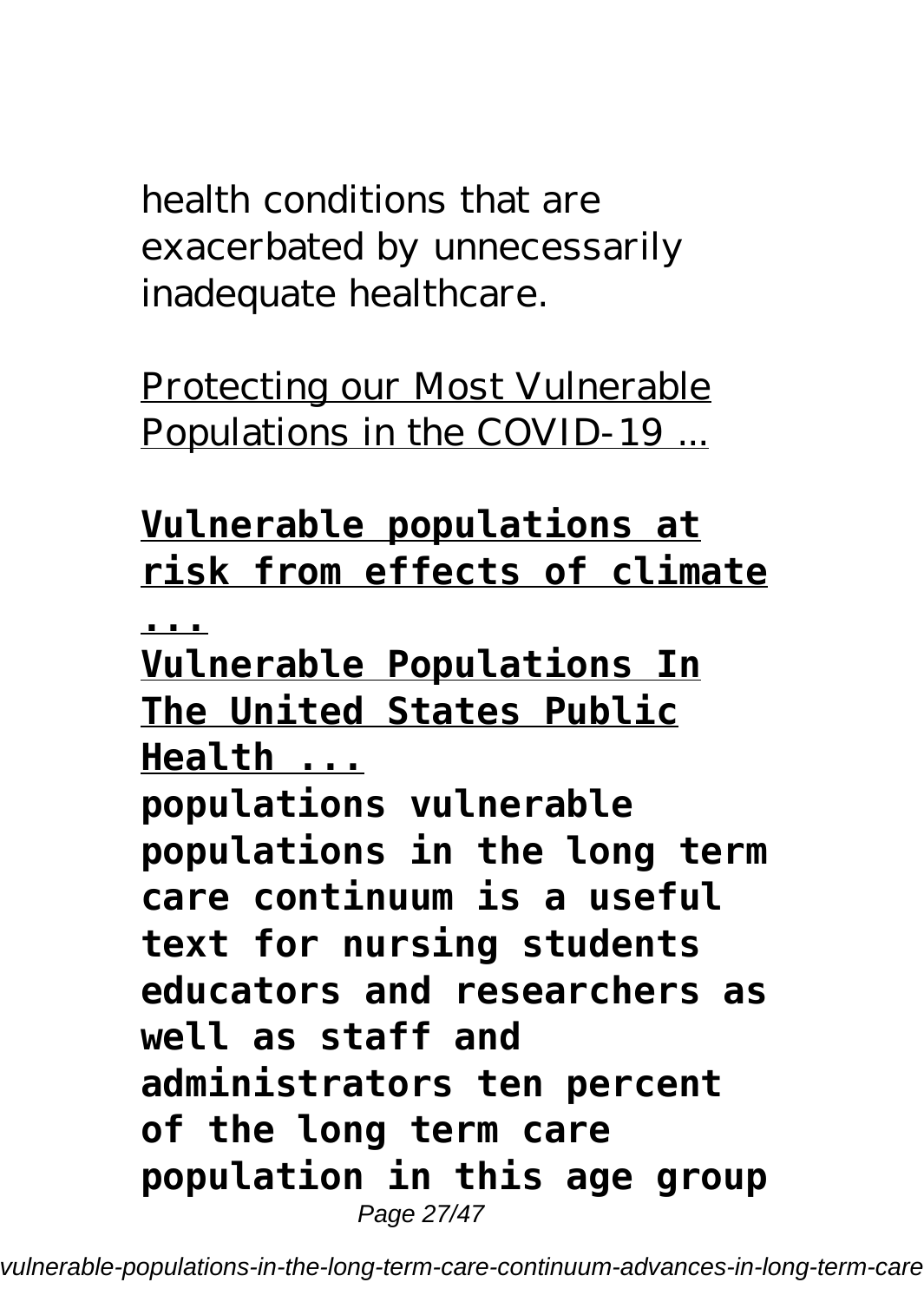**are uninsured shorter hospital stays and technological advances have led For vulnerable populations, such as children, low-income people, people with disabilities, pregnant people and minorities, the health effects of climate change-related extreme weather events can be especially devastating.**

Vulnerable Populations in the Long Term Care Continuum [Katz, Paul, Mezey, Mathy, Kapp, Marshall] on Amazon.com.au. \*FREE\* shipping on eligible

Page 28/47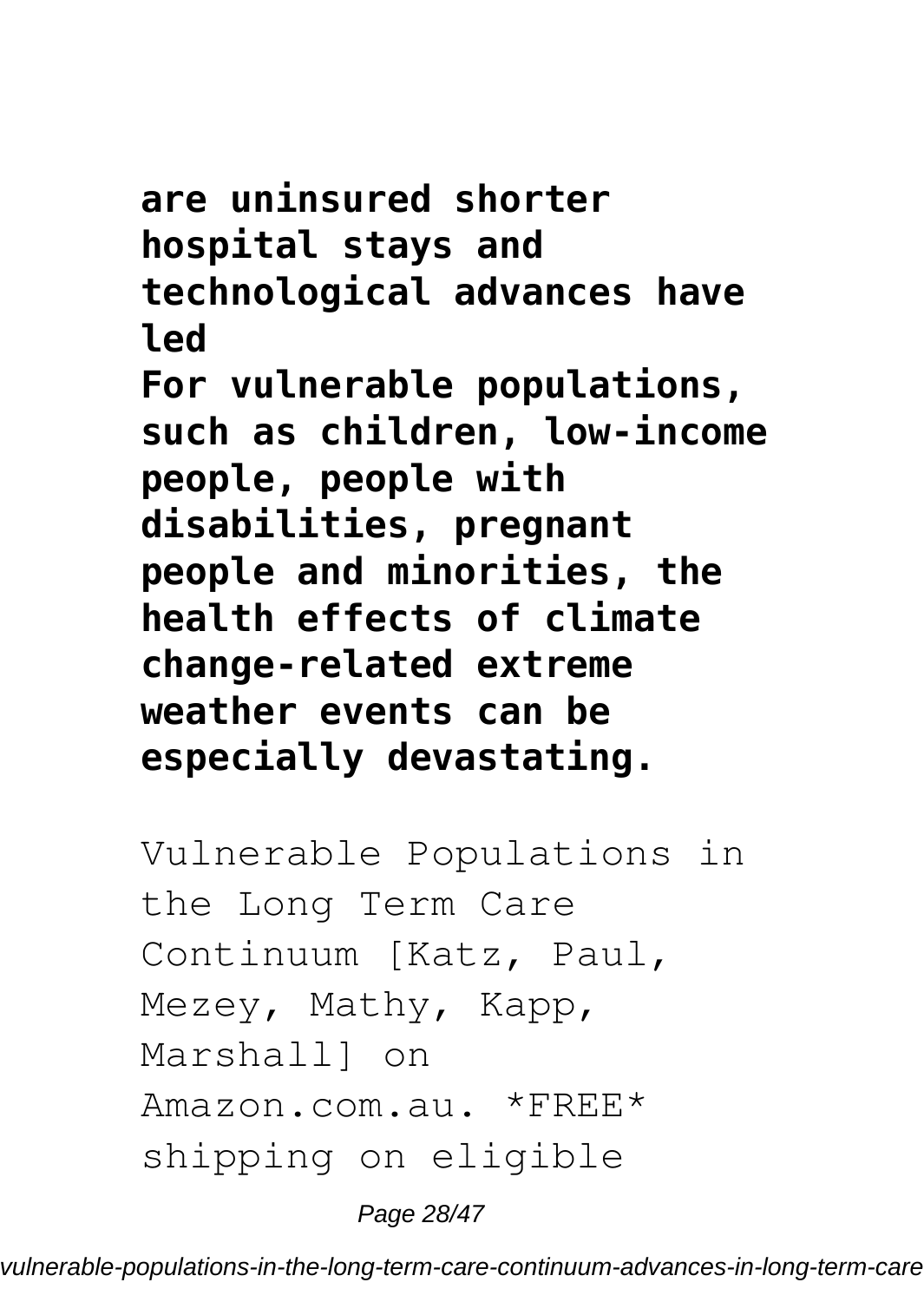orders. Vulnerable Populations in the Long Term Care Continuum EQUITY AND VULNERABLE POPULATIONS - | coronavirus 5 Vulnerable Populations in Healthcare | AJMC The elderly are not the only people with special needs during a public health emergency. Additional vulnerable groups include individuals with disabilities, prisoners, people with language barriers, the impoverished, and others.

#### **Shielding the vulnerable – a strategy**

Page 29/47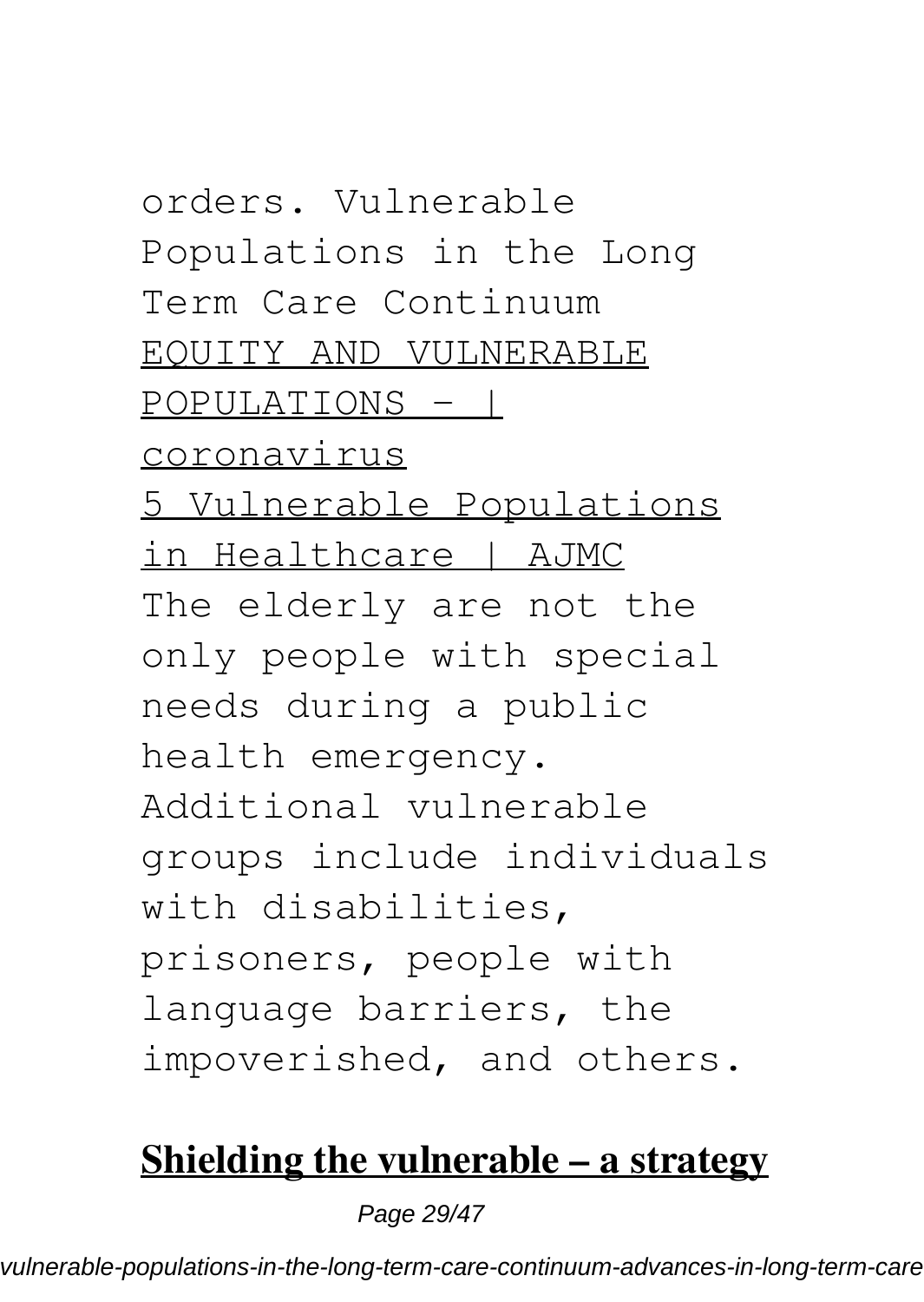#### **for long-term ...**

**The authors propose solutions to these problems aimed at populations that have been disproportionally affected by the crisis, including, but not limited to, indigenous people; individuals with substance use disorders; racial, ethnic, and gender minorities; individuals with disabilities; individuals who are incarcerated or otherwise institutionalized; elderly individuals; pregnant women; and people who suffer other social and economic barriers, including co-morbid mental health conditions.**

**Vulnerable populations in healthcare For vulnerable people to be willing to shield, high-risk individuals and the communities they live in must trust**

Page 30/47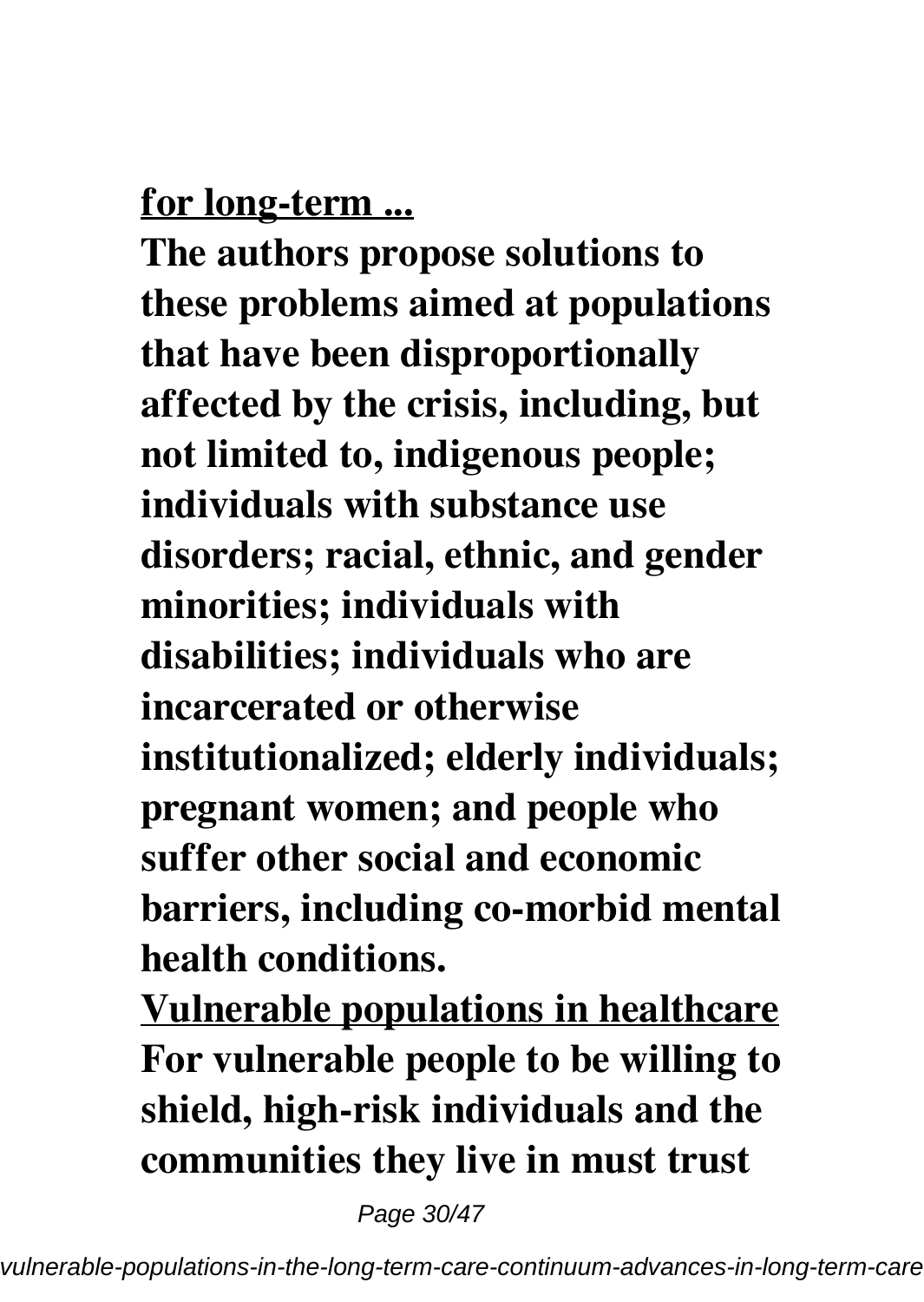**in the public health response and the measures that are expected of them. Trust in the health system and relevant authorities drives uptake of public health measures , which underscores the need to better understand the wider political and economic context of trust.**

Buy Vulnerable Populations in the Longterm Care Continuum (ADVANCES IN LONG-TERM CARE) by Katz, Paul R., Mezey, Mathy Doval, Kapp, Marshall (ISBN: 9780826168344) from Amazon's Book Store. Everyday low prices and free delivery on eligible orders.

### Research Ethics: Vulnerable Populations Chapter 21

Page 31/47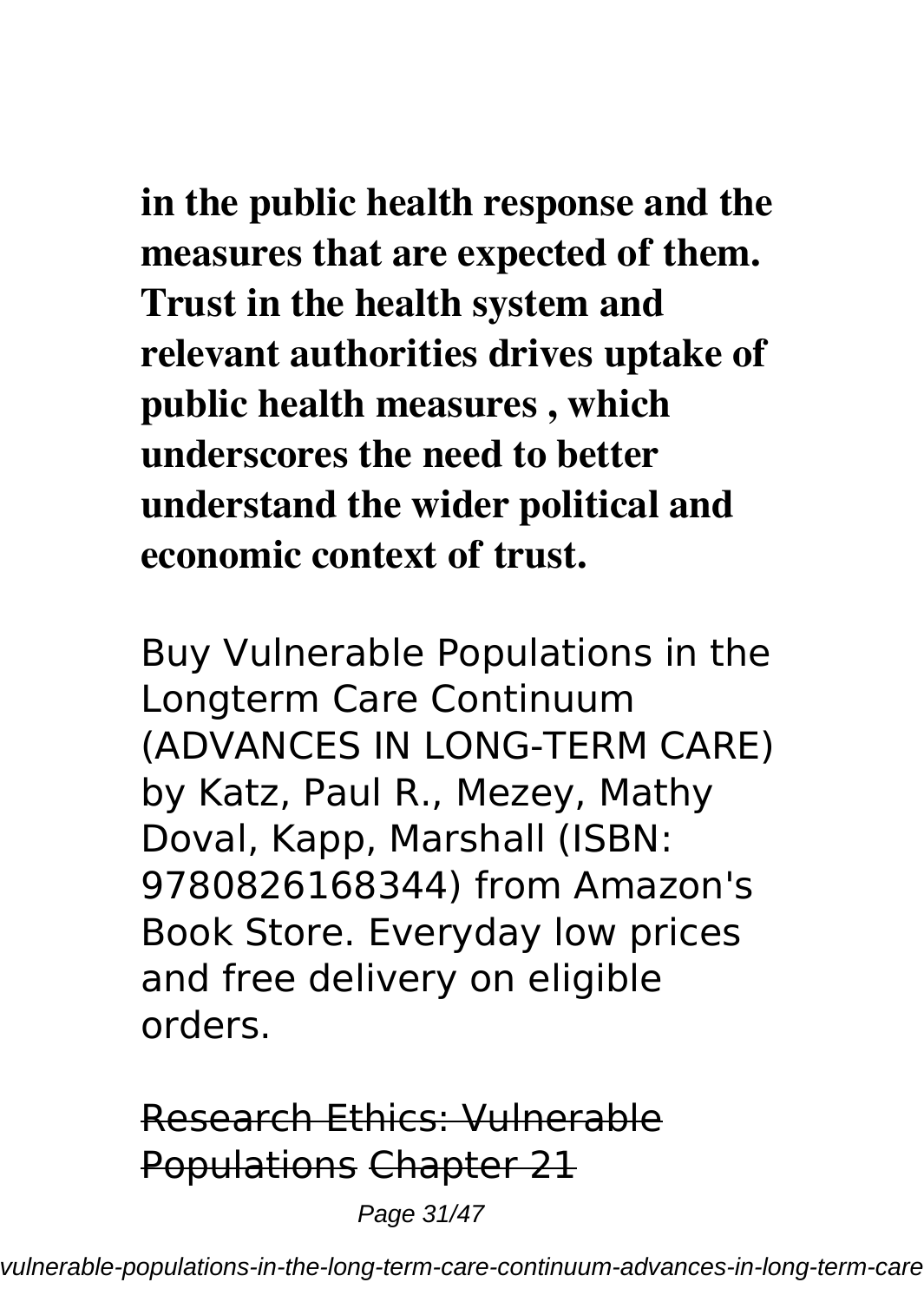Vulnerability and Vulnerable Populations An Overview One Lord, One Faith, One Baptism: Resisting Evil How coronavirus is affecting one of the nation's most vulnerable populations *Vulnerable Populations and Health Justice: The Role of the DNP Prepared Nurse Public Health – Health of Special Populations: By Sarah Gander M.D.* Identifying vulnerable populations | Cronkite News Improving Care for Vulnerable Populations *Health Promotion in Vulnerable Populations* Social Workers Can Make Good Money and Pay, But... *Worship At Home for Sunday 22 November* **Educating Vulnerable Populations** *COVID 19 - Informing the Most Vulnerable Populations About* Page 32/47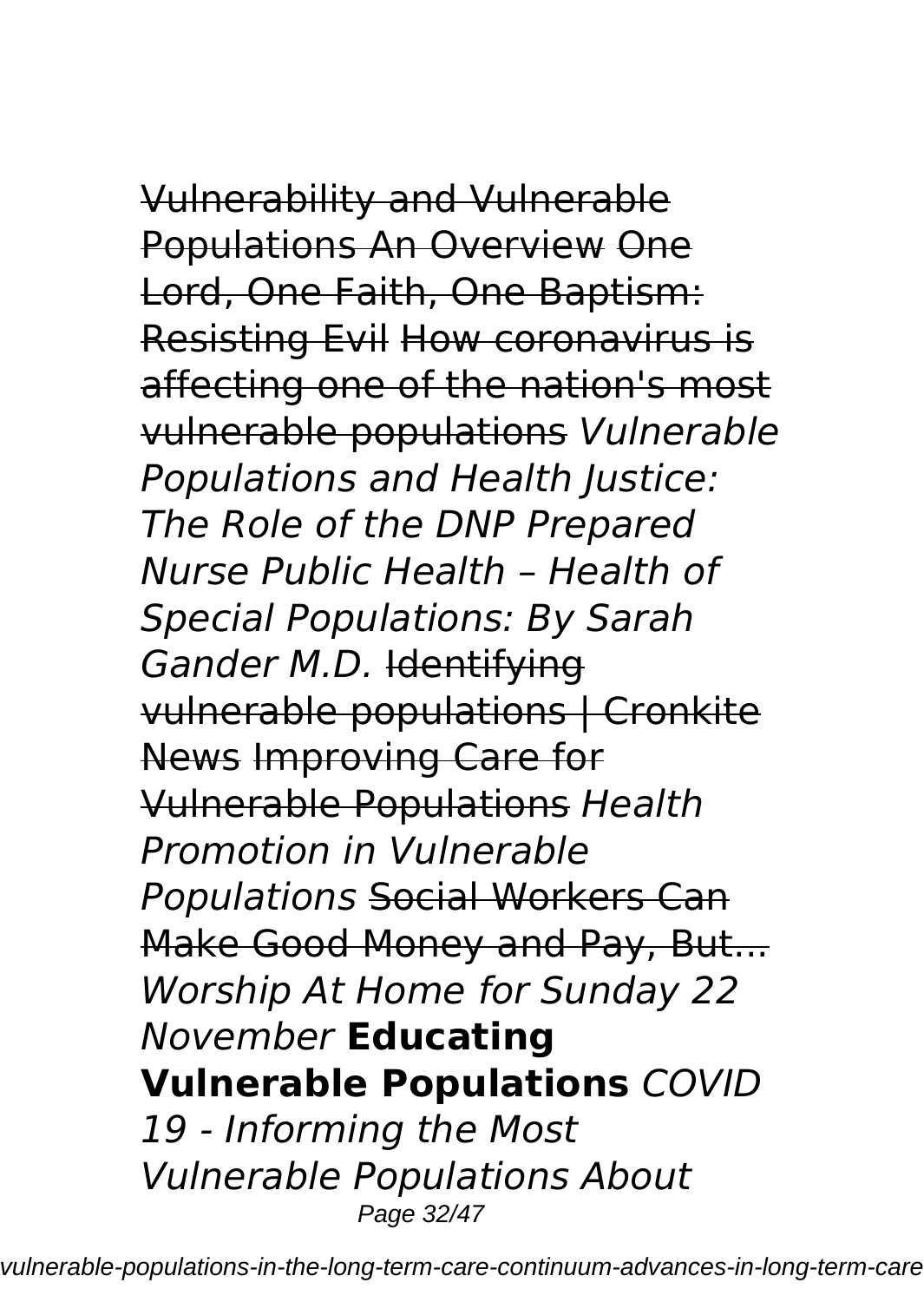*COVID-19 on Horseback* Thanksgiving During Covid 19? **Engaging Vulnerable Populations Bioethics on the Margins: Vulnerable Populations and Health Outcomes** The Homeless as a Vulnerable Population COVID-19: Protecting vulnerable populations in your community *Perspectives on Health for Vulnerable Populations Ethical considerations and research with vulnerable populations* Vulnerable Populations In The Long Since publication of the last series volume focusing on emerging systems, long term care has continued to evolve. This present volume brings to the forefront issues related to populations of varying age groups that have Page 33/47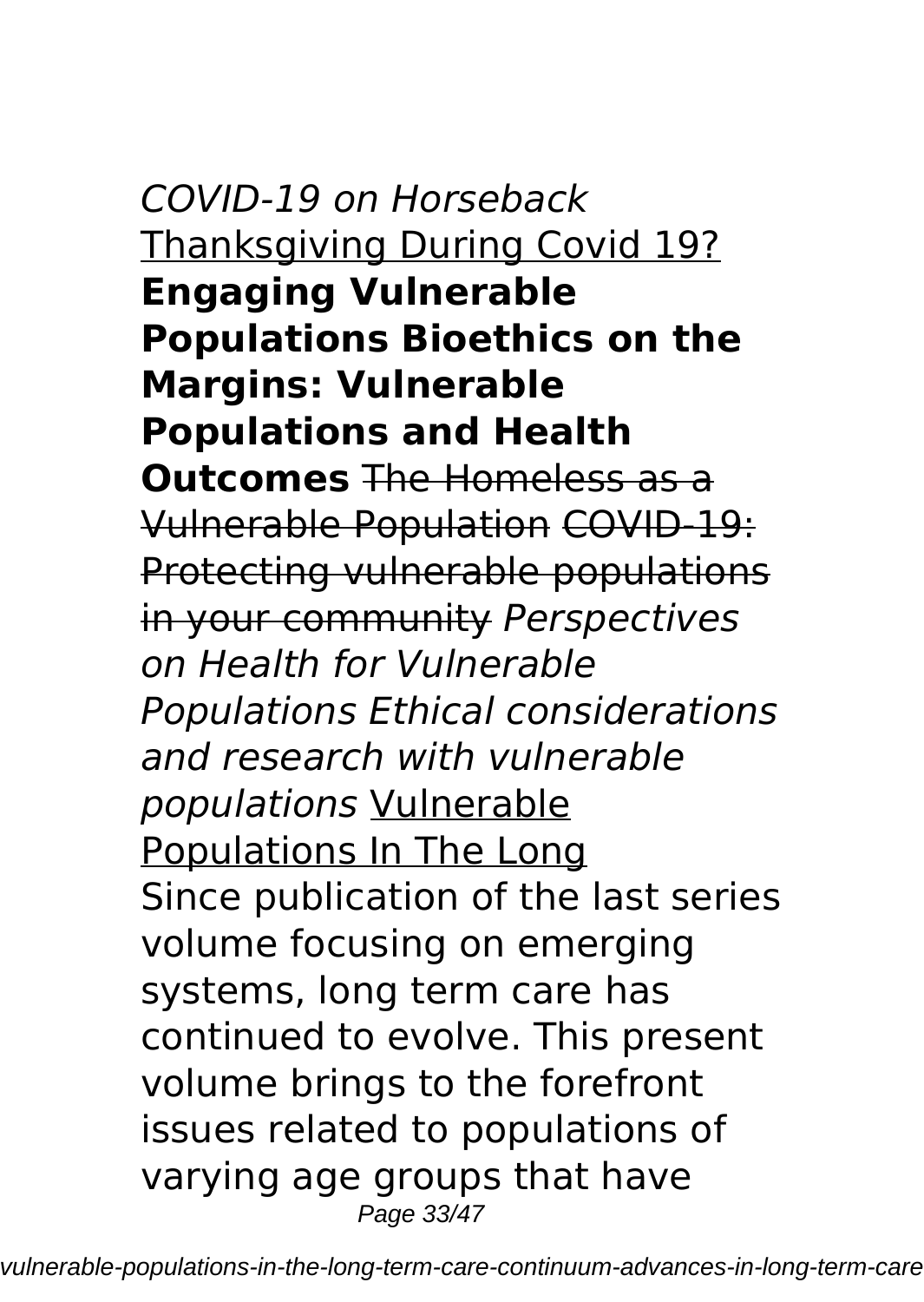been neglected or underreported. The chapters focus on populations or groups of professionals that are integral to long term care as recipients of services or as care providers.

Vulnerable Populations in the Long Term Care Continuum ... Buy Vulnerable Populations in the Longterm Care Continuum (ADVANCES IN LONG-TERM CARE) by Katz, Paul R., Mezey, Mathy Doval, Kapp, Marshall (ISBN: 9780826168344) from Amazon's Book Store. Everyday low prices and free delivery on eligible orders.

Vulnerable Populations in the Longterm Care Continuum ... vulnerable populations in the long Page 34/47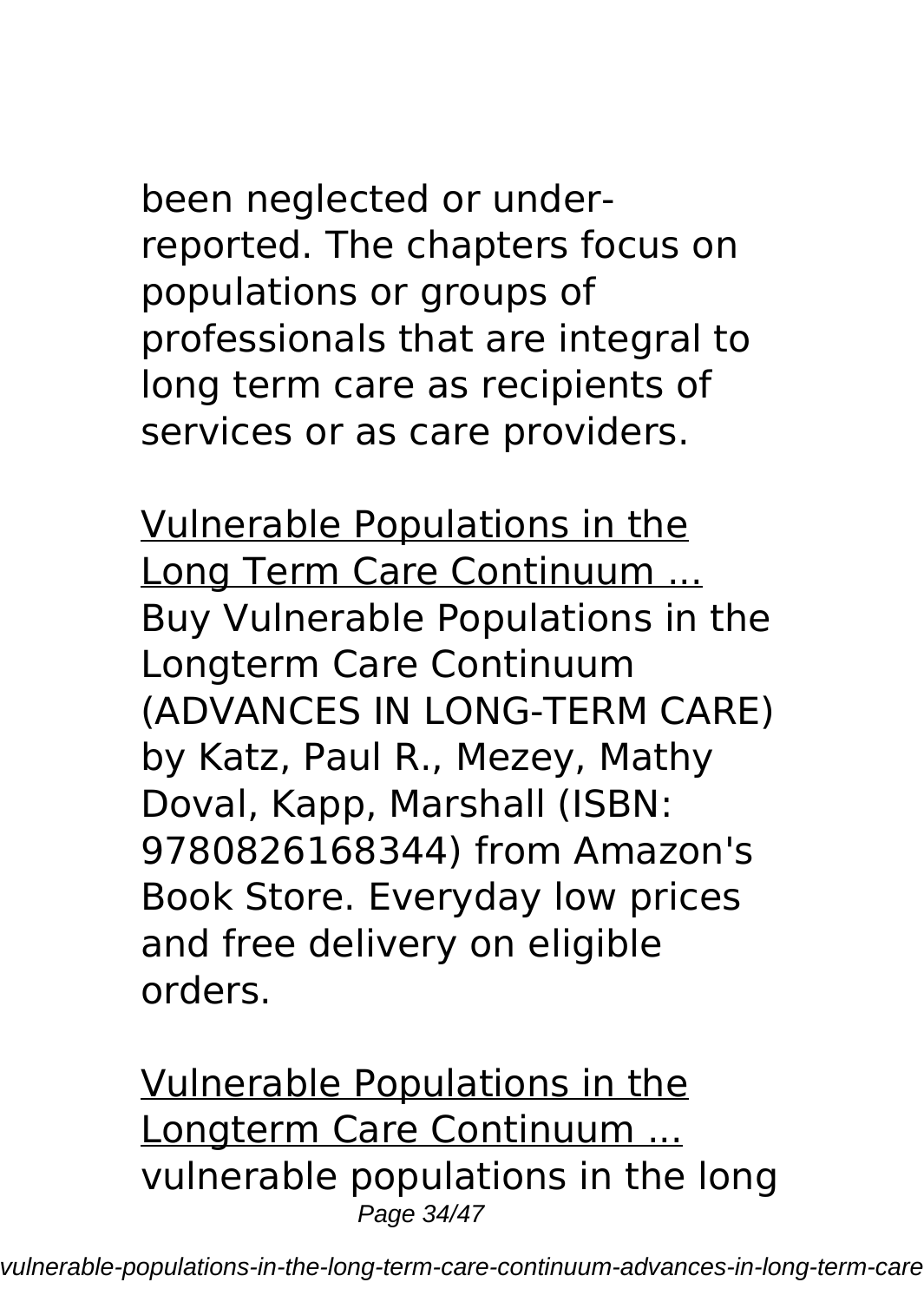# term care continuum advances in long term care pdf Favorite eBook Reading acute medical conditions

with expected recovery ten percent of the long term care population in this age group are uninsured shorter hospital stays and technological advances have led some hospital care

Vulnerable Populations In The Long Term Care Continuum ... Vulnerable Populations in the Long Term Care Continuum (Vol. 5) edited by Paul R. Katz, MD, Mathy D. Mezey, EdD, RN, FAAN, and Marshall B. Kapp, JD, MPH, FCLM; New York: Springer Publishing, 2003; 158 pages, \$39.50. One of a series of books on advances in long-term care focused on ethical issues for Page 35/47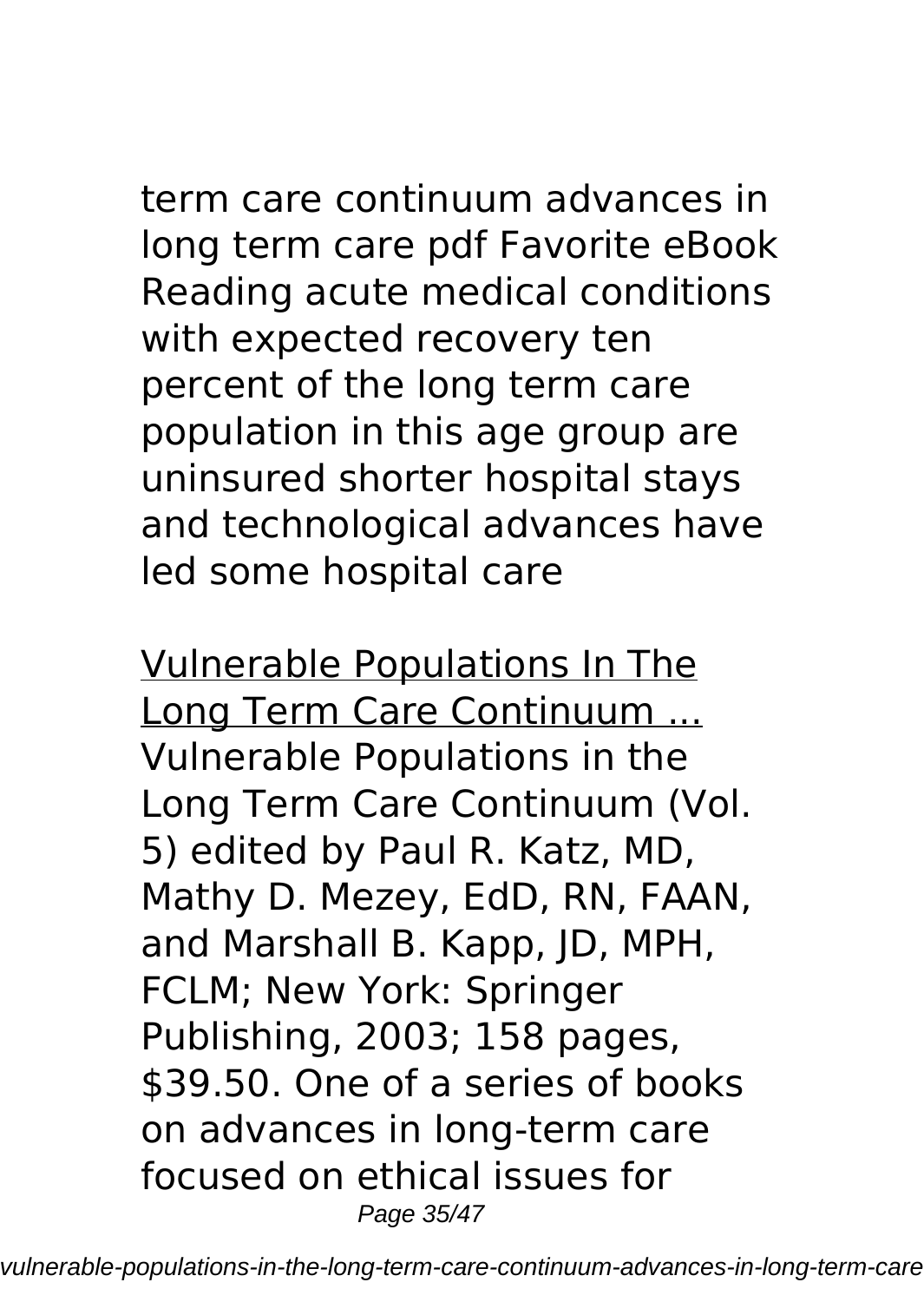specific populations, Vulnerable Populations in the Long Term Care Continuum is a useful text for nursing students, educators, and researchers, as well as staff and administrators.

Vulnerable Populations in the Long Term Care Continuum ... The authors propose solutions to these problems aimed at populations that have been disproportionally affected by the crisis, including, but not limited to, indigenous people; individuals with substance use disorders; racial, ethnic, and gender minorities; individuals with disabilities; individuals who are incarcerated or otherwise institutionalized; elderly individuals; pregnant women; and Page 36/47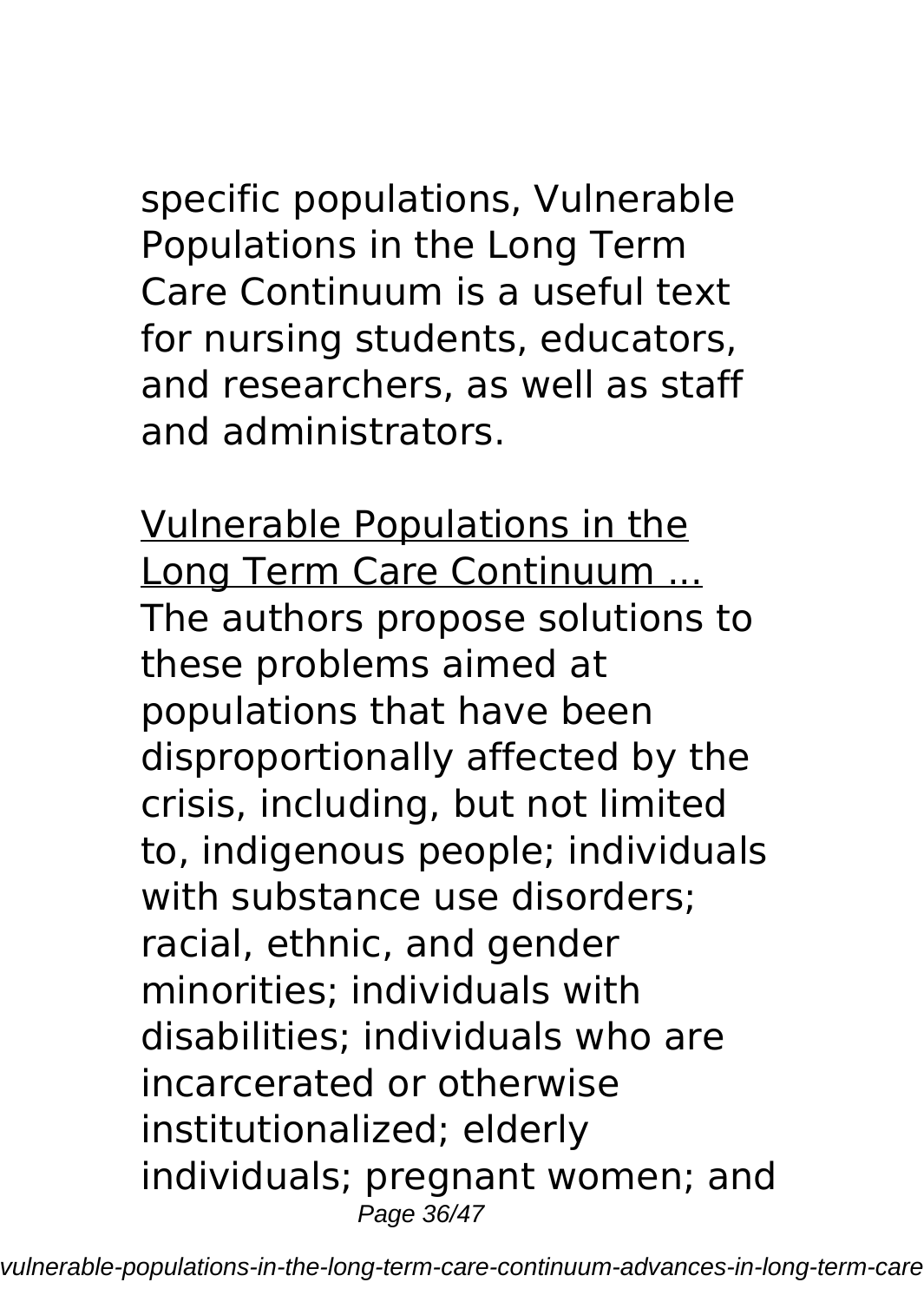people who suffer other social and economic barriers, including co-morbid mental health conditions.

Vulnerable Populations in the Context of COVID-19 ... In the psychological domain, vulnerable populations include those with chronic mental conditions, such as schizophrenia, bipolar disorder, major depression, and attentiondeficit/hyperactivity...

#### Vulnerable Populations: Who Are They? | AJMC

For vulnerable populations, such as children, low-income people, people with disabilities, pregnant people and minorities, the health effects of climate change-related Page 37/47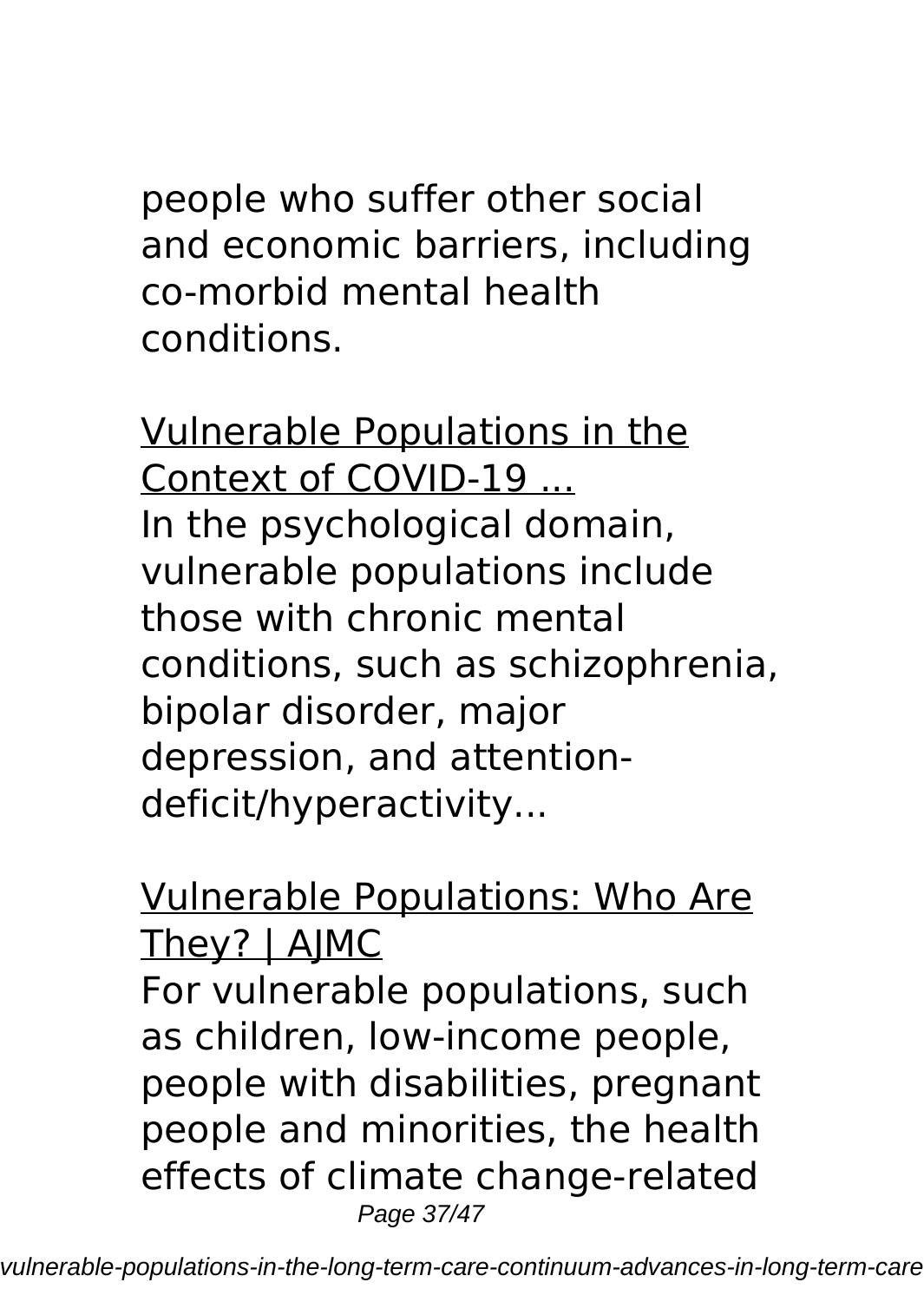extreme weather events can be especially devastating.

Vulnerable populations at risk from effects of climate ... Vulnerable populations include patients who are racial or ethnic minorities, children, elderly, socioeconomically disadvantaged, underinsured or those with certain medical conditions. Members of vulnerable populations often have health conditions that are exacerbated by unnecessarily inadequate healthcare.

Vulnerable populations in healthcare There are a number of groups that are considered vulnerable populations, including racial and Page 38/47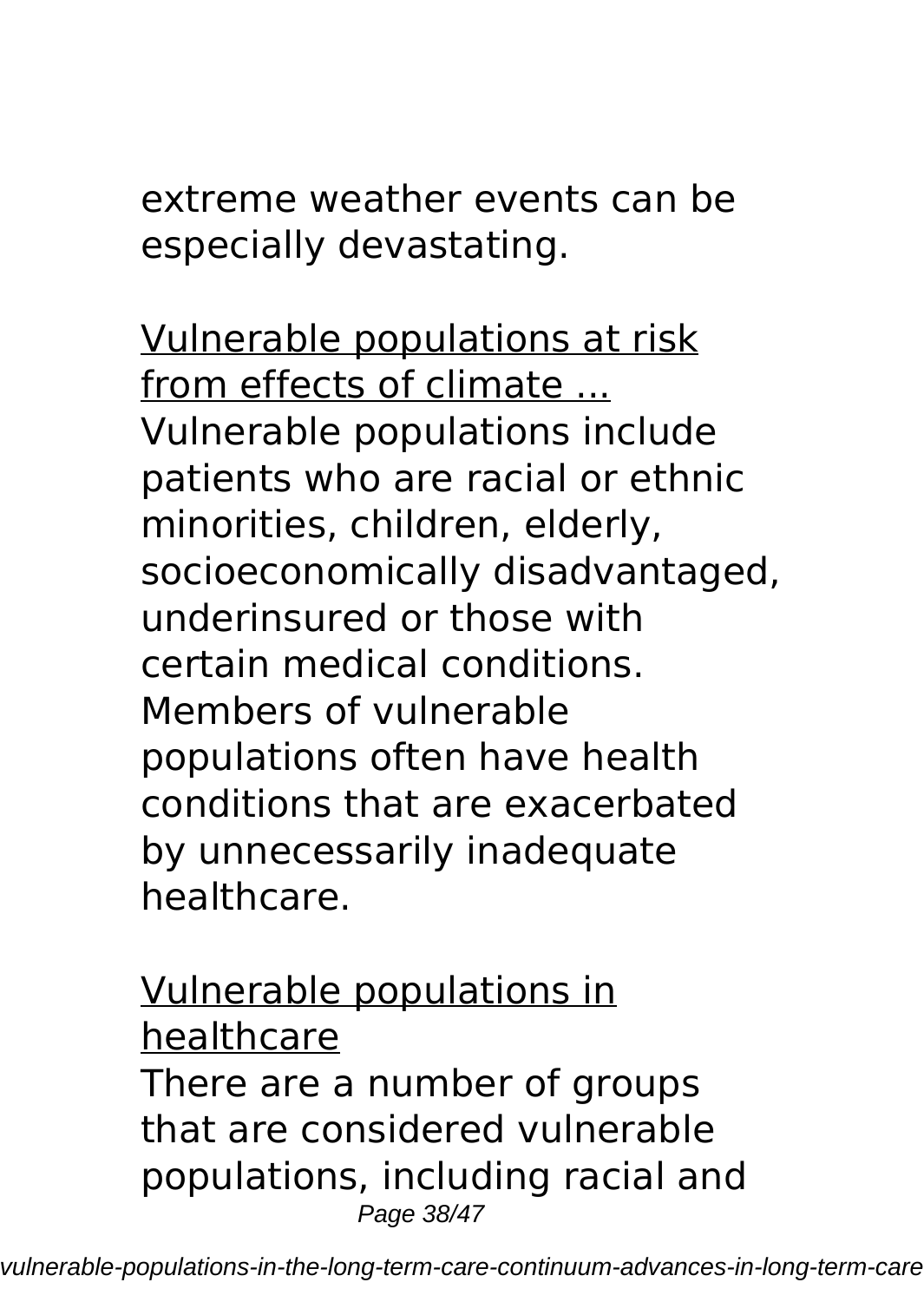ethnic minorities, the economically disadvantaged, and those with chronic health conditions.

5 Vulnerable Populations in Healthcare | AJMC Vulnerable populations are defined as groups who are at increased risk of receiving a disparity in medical care on the basis of financial circumstances or social characteristics such as age, race, gender, ethnicity, sexual orientation, spirituality, disability, or socioeconomic or insurance status. Hospitalists may play a significant role in influencing the health status, health care access, and health care delivery to vulnerable populations due to their higher Page 39/47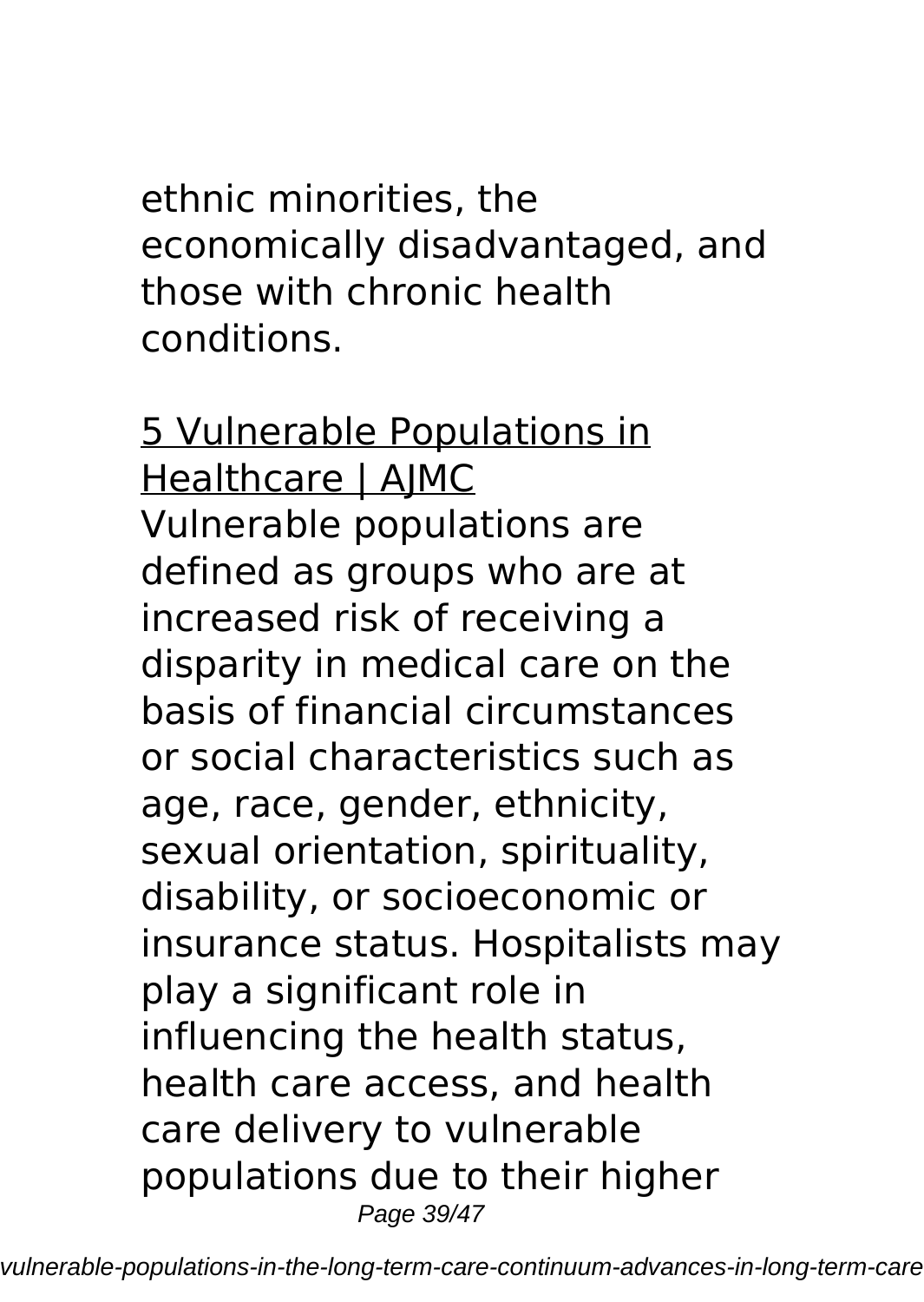rates of hospital utilization ...

Care of vulnerable populations I Journal of Hospital Medicine On March 11, 2020, the Executive Office of the Mayor of the District of Columbia declared a Public Health Emergency, the Coron19 Disease Pandemic. avirus COVID-The Committee on Equity and Vulnerable Populations ("this committee") was formed and first convened on April 28, 2020, to respond to further orders put in place by the Executive to protect District residents who are most vulnerable to experiencing inequities because of the disease.

EQUITY AND VULNERABLE POPULATIONS - | coronavirus The elderly are not the only Page 40/47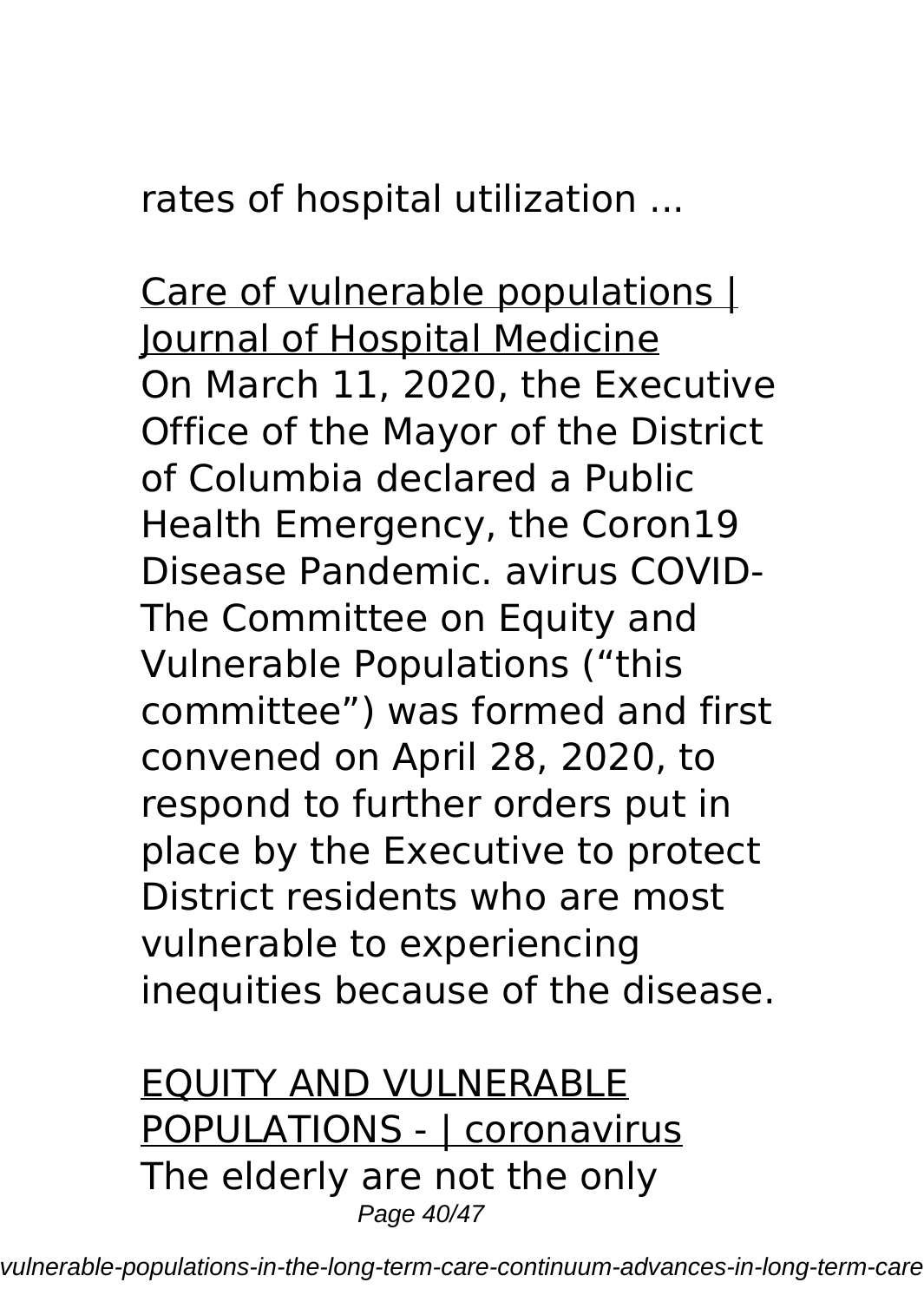people with special needs during a public health emergency. Additional vulnerable groups include individuals with disabilities, prisoners, people with language barriers, the impoverished, and others.

Protecting our Most Vulnerable Populations in the COVID-19 ... Vulnerable Populations in the Long Term Care Continuum [Katz, Paul, Mezey, Mathy, Kapp, Marshall] on Amazon.com.au. \*FREE\* shipping on eligible orders. Vulnerable Populations in the Long Term Care Continuum

Vulnerable Populations in the Long Term Care Continuum ... For vulnerable people to be willing to shield, high-risk Page 41/47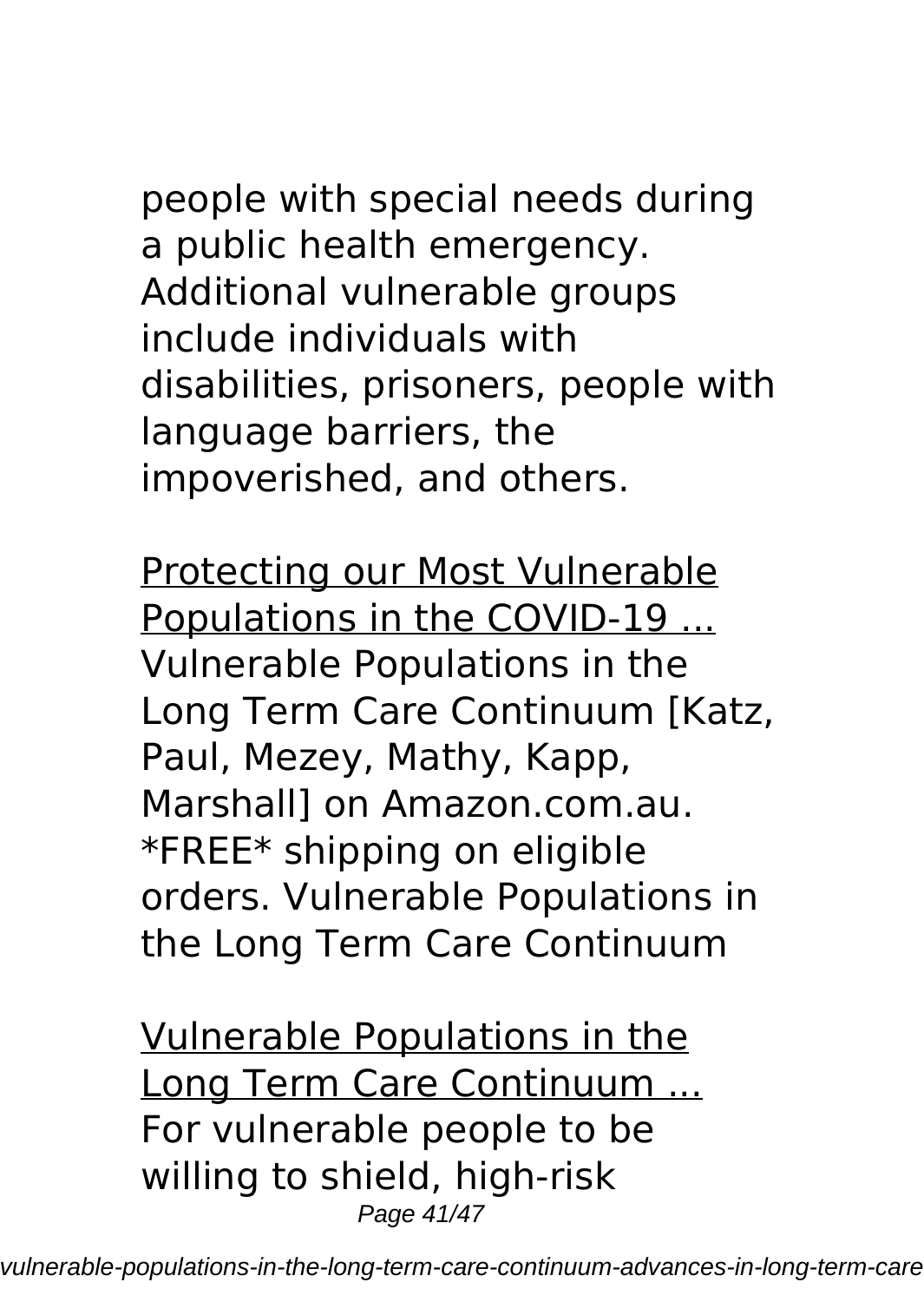individuals and the communities they live in must trust in the public health response and the measures that are expected of them. Trust in the health system and relevant authorities drives uptake of public health measures , which underscores the need to better understand the wider political and economic context of trust.

Shielding the vulnerable – a strategy for long-term ... populations vulnerable populations in the long term care continuum is a useful text for nursing students educators and researchers as well as staff and administrators ten percent of the long term care population in this age group are uninsured shorter Page 42/47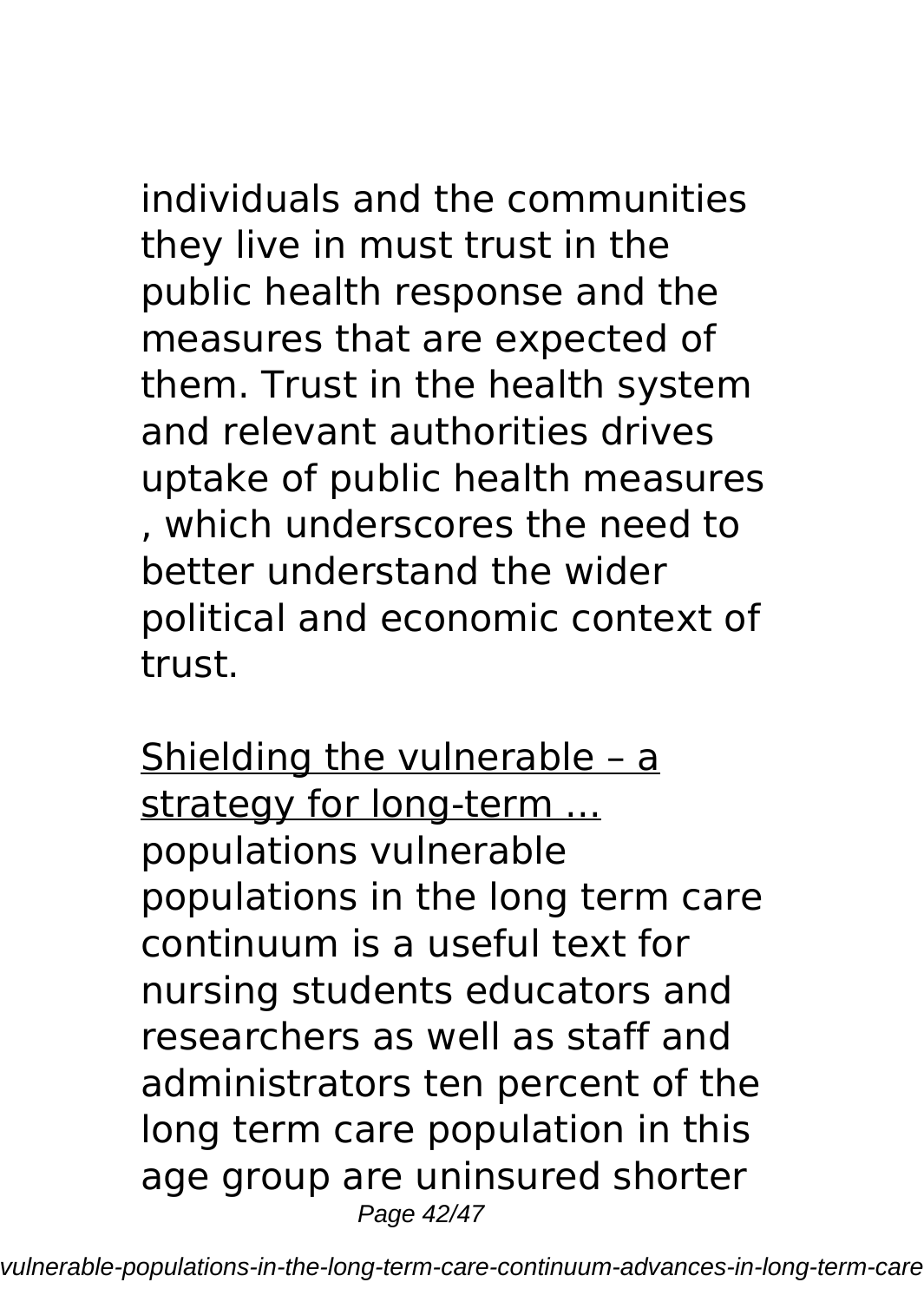hospital stays and technological advances have led

Vulnerable Populations In The Long Term Care Continuum ... vulnerable populations there are a number of groups that are considered vulnerable populations ... long entrenched links with inequality to better understand the interplay between covid 19 and various. Jul 25, 2020 Contributor By : Alistair MacLean Media Publishing PDF ID a80af89c

Vulnerable Populations In The United States Public Health ... By Hermann Hesse - Jul 25, 2020 ^ Best Book Vulnerable Populations In The United States Public Health Vulnerable Populations ^, in the united Page 43/47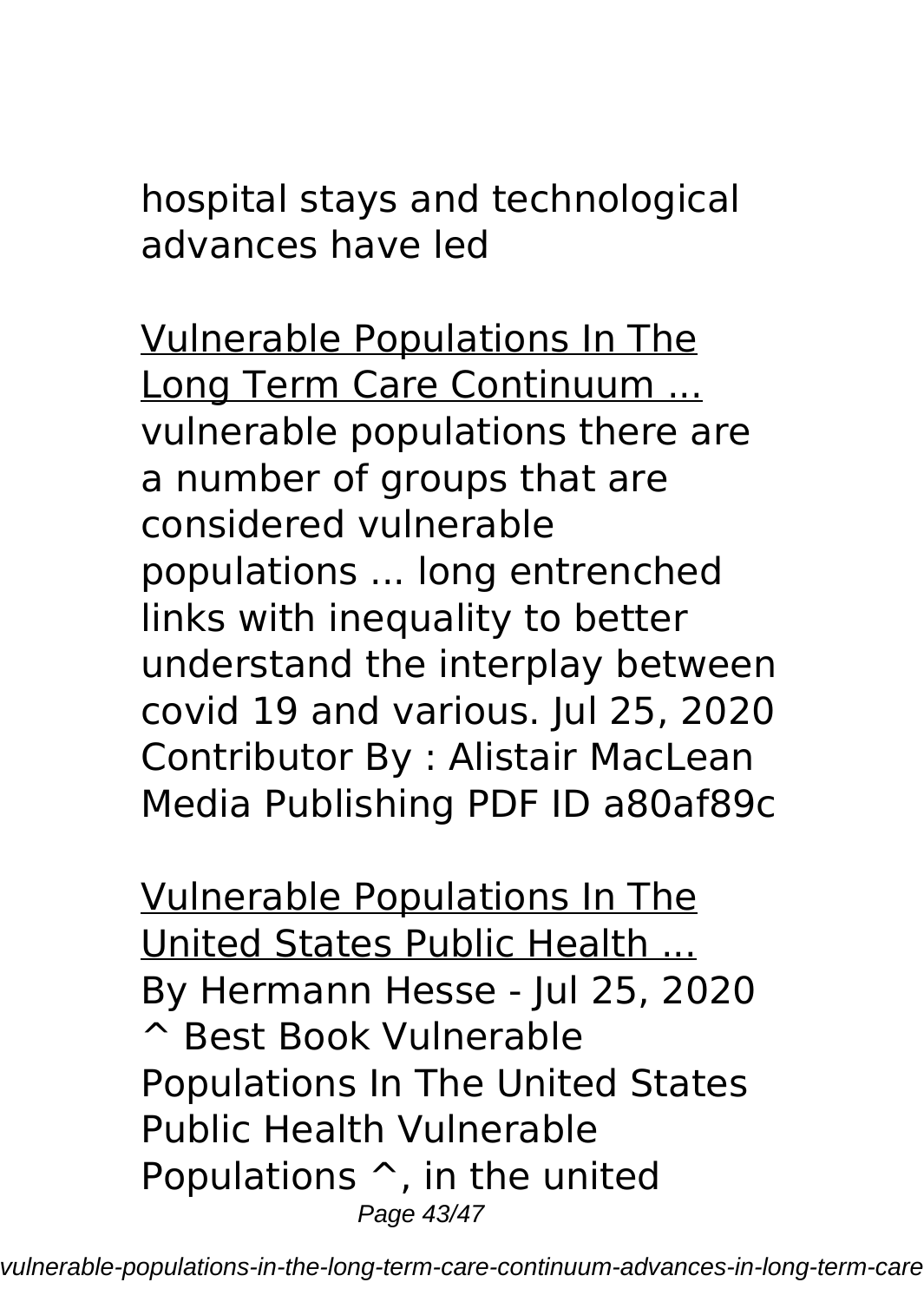states significant disparities exist in healthcare for vulnerable populations there are a number of groups that are considered vulnerable populations

Vulnerable Populations In The United States Public Health ... Box 1 Covid-19 in humanitarian settings. Conflict affected populations are particularly vulnerable to covid-19. Overcrowding and inadequate water and sanitation systems in refugee camps and informal settlements, coupled with previously existing illnesses, may increase the spread and severity of covid-19.6 7 Moreover, resource and health system constraints may restrict access to adequate and ... Page 44/47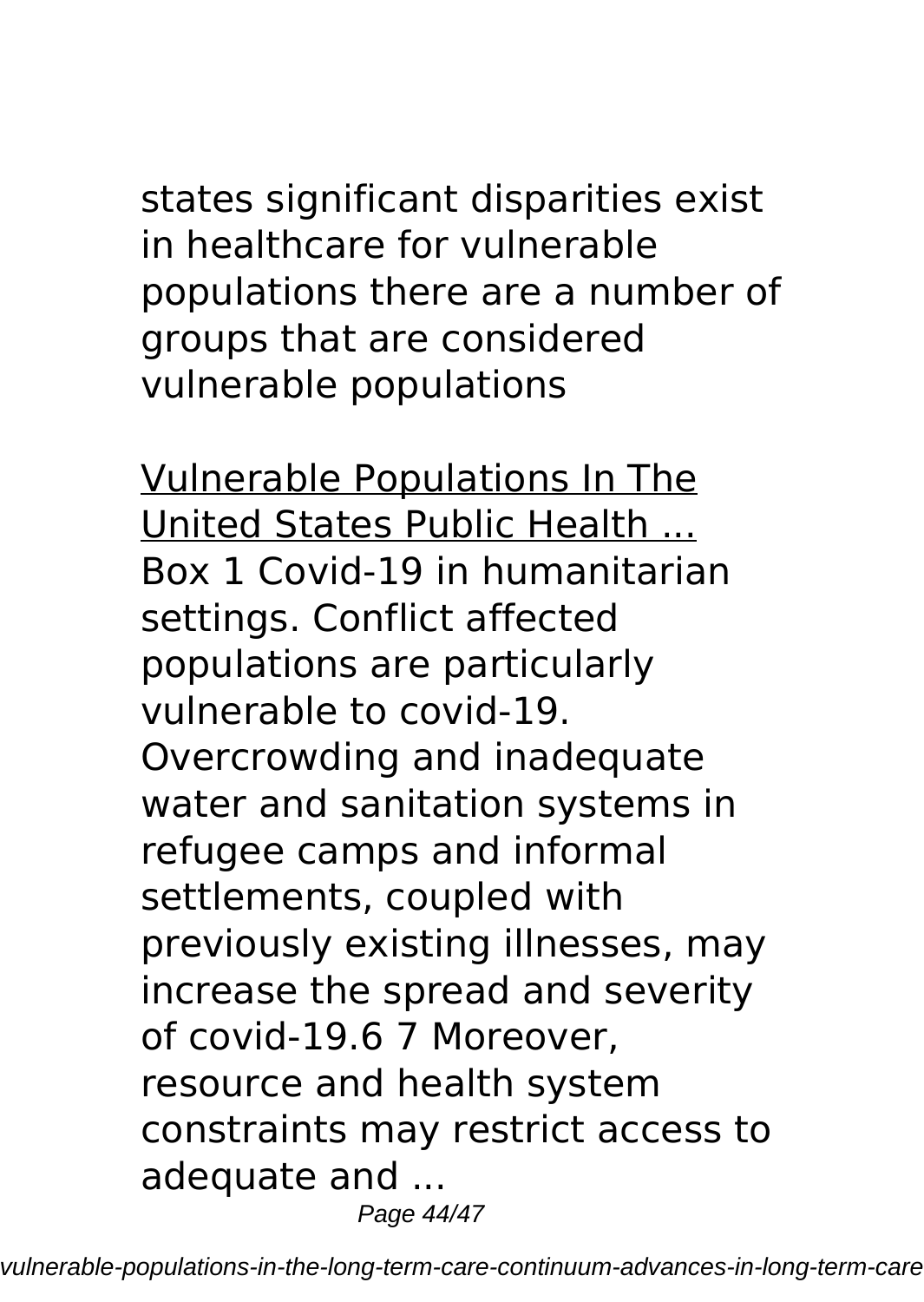On March 11, 2020, the Executive Office of the Mayor of the District of Columbia declared a Public Health Emergency, the Coron19 Disease Pandemic. avirus COVID-The Committee on Equity and Vulnerable Populations ("this committee") was formed and first convened on April 28, 2020, to respond to further orders put in place by the Executive to protect District residents who are most vulnerable to experiencing inequities because of the disease. Vulnerable Populations in the Long Term Care Continuum ...

Since publication of the last series volume focusing on emerging systems, long term care has continued Page 45/47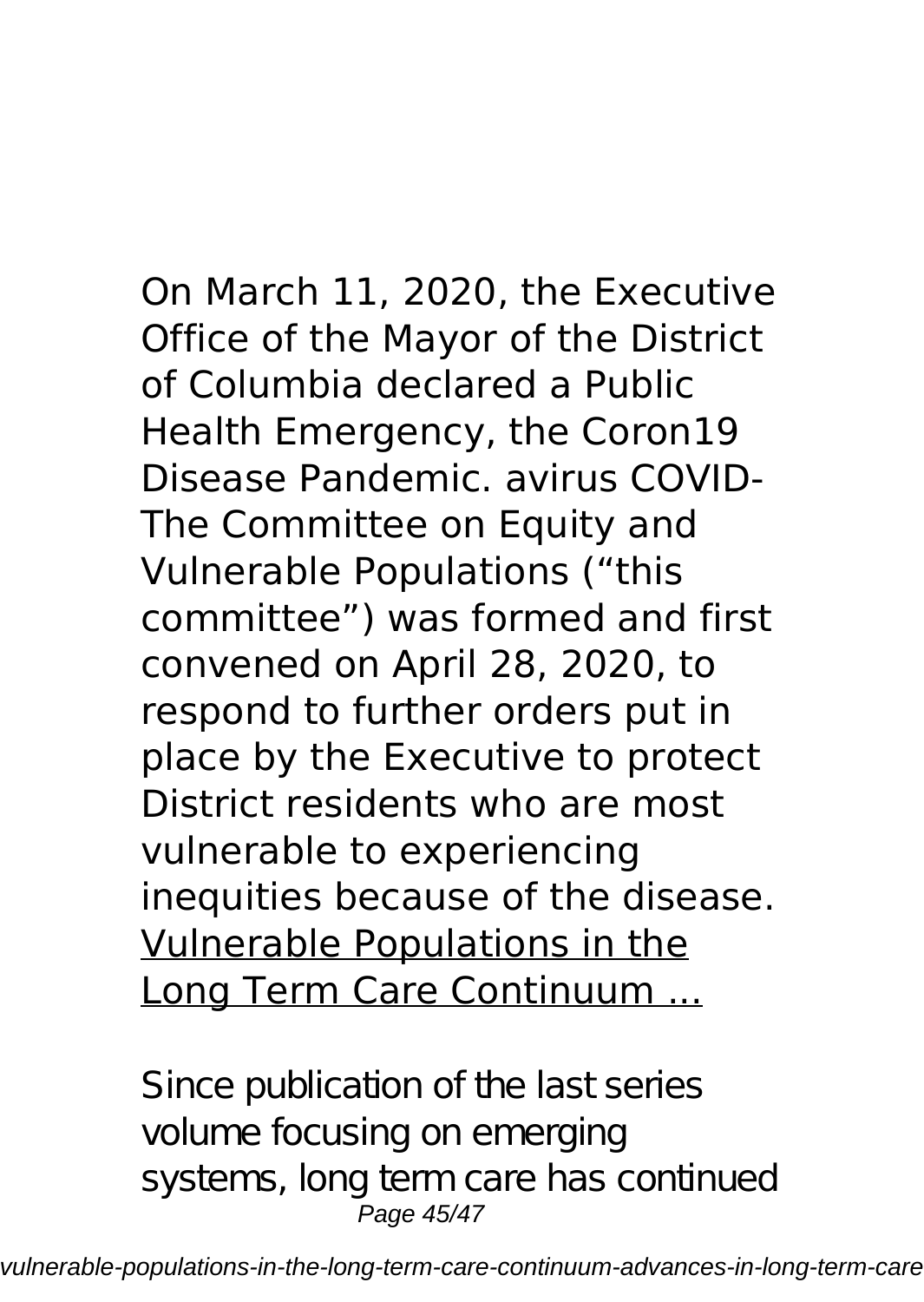to evolve. This present volume brings to the forefront issues related to populations of varying age groups that have been neglected or underreported. The chapters focus on populations or groups of professionals that are integral to long term care as recipients of services or as care providers.

Vulnerable populations are defined as groups who are at increased risk of receiving a disparity in medical care on the basis of financial circumstances or social characteristics such as age, race, gender, ethnicity, sexual orientation, spirituality, disability, or socioeconomic or insurance status. Hospitalists may play a significant role in influencing the health status, health care access, and health care delivery to vulnerable populations due to their higher rates of hospital utilization ... Page 46/47